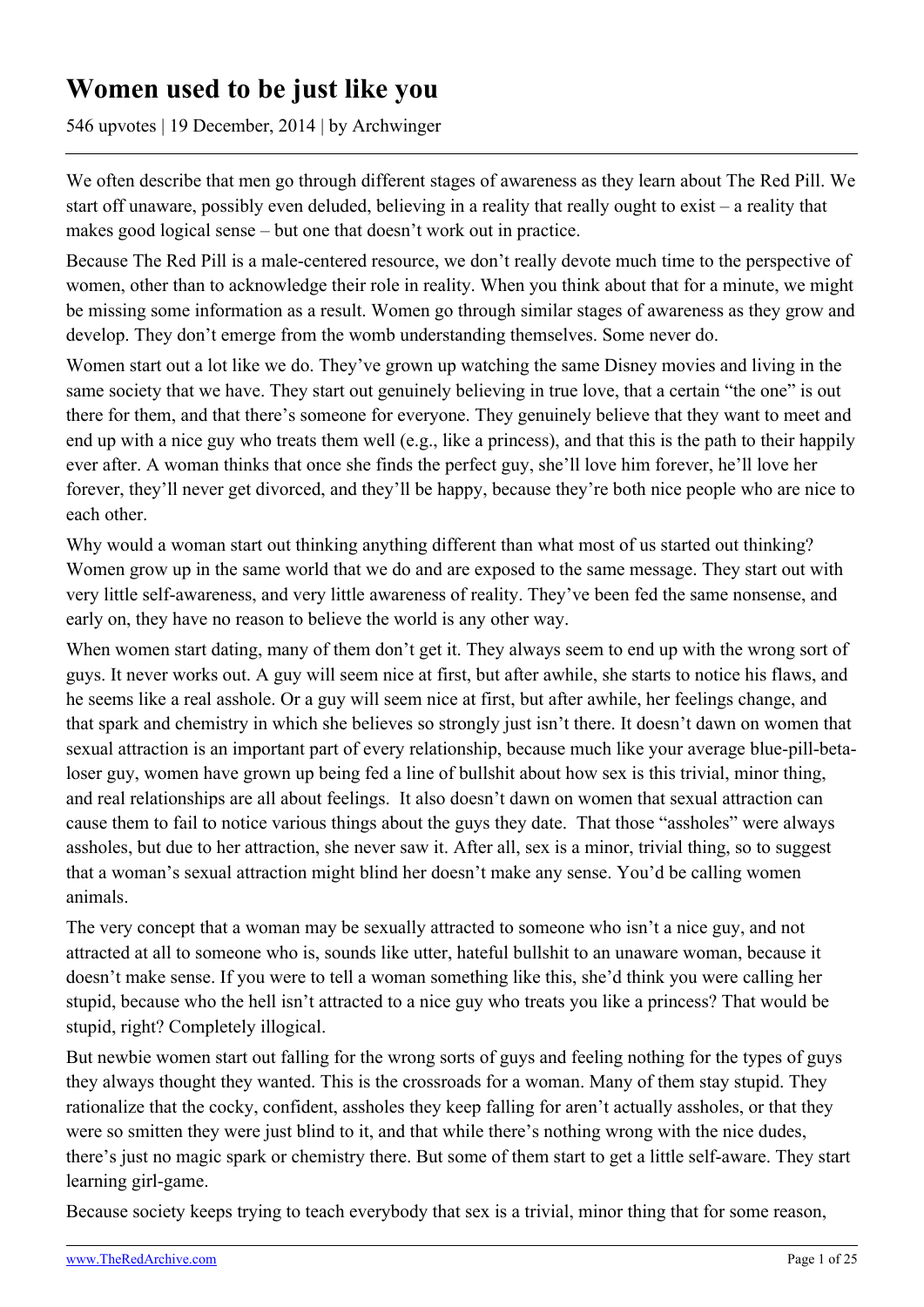shouldn't be a cornerstone of a relationship, that also means that sex outside of a relationship is a trivial, minor thing. So some girls start having sex outside of relationships. And they learn that guys are stupid and will do stupid things for sex. They learn that they can be as choosy as they want, because getting laid is pretty much guaranteed as long as they're decent-looking. They learn that it doesn't matter if the guy's an asshole and to just go with their feelings, since they're not looking for a relationship. They learn that relationships are pretty much guaranteed, too, since they have a stable of loser guys who want to fuck them just waiting in the wings, begging to be their boyfriends.

Some even learn that fucking guy A and having a relationship with guy B aren't mutually exclusive. Men practically beg for that outcome. Guy A doesn't want a relationship, and he's too much of an asshole to date anyway. And guy B wants to show off how nice he is, so he keeps insisting that sex isn't important to him and sits on his hands, never making a move except to buy shit for the girl. Men practically engineer this situation for women.

In a fairly short time, smart women become very self-aware. And self-aware women can be pretty manipulative cunts. After all, what's their incentive to be better? They can have all of the sex and free shit they want, and when that wellspring dries up, they can settle into a life of slightly less sex and all the free shit they want with one of the losers waiting in the wings.

A precious few self-aware women may end up as Red Pill Women, since they recognize that there's going to be a future time when they're not as hot, men don't want them as readily, and they really need to bring more to the table than mere existence if they want to end up with someone they actually like instead of someone they settle for after that wellspring runs dry.

But luckily for us, most women are pretty stupid. Okay, stupid's not the right word. I just threw that in there so the rest of Reddit can quote me as a woman-hater, because I think it's funny. And because most women are stupid cunts. More like…consciously ignorant, maybe? They never become self-aware. They'll hit 30, 40, 50, 60 and even go to their graves believing that things just didn't work out with the 200 guys they dated. Yes, after 200 different partners, not one was worth staying with. Either no chemistry or bad judgment in not realizing the guy was an asshole. They'll marry at 32, and genuinely believe things will work out for the best. Then end up cheating on their husbands, but figuring it's okay because it feels right and they're still searching for that Disney soulmate. Then end up divorcing their husbands because it didn't work out. No chemistry or he's an asshole. --Okay, maybe that's not the path most women take. But most end up settling, unhappily married, saddled with kids, not attracted to their husbands in the slightest, dreading the once a month missionary they have to endure.

They're not happy. Women who end up married to losers, used up by assholes – they're not happy. They'll never admit it, because admitting to mistakes would mean that they'd have to do something hard, like change, and women hate working hard. But lack of Red Pill awareness makes women unhappy, too. Not just men. Women get screwed because they grow up believing the same bullshit we do.

So the next time you're fucking some desperate 28-year-old you just picked up from a bar that you have no intention of ever committing to, remember to smile a little bit inside, because that used-up slut used to be just like you. Now look where you are, and look where she is. You're on top now. (Unless you like her on top.)

Archived from [theredarchive.com](https://theredarchive.com/r/TheRedPill/women-used-to-be-just-like-you.26664)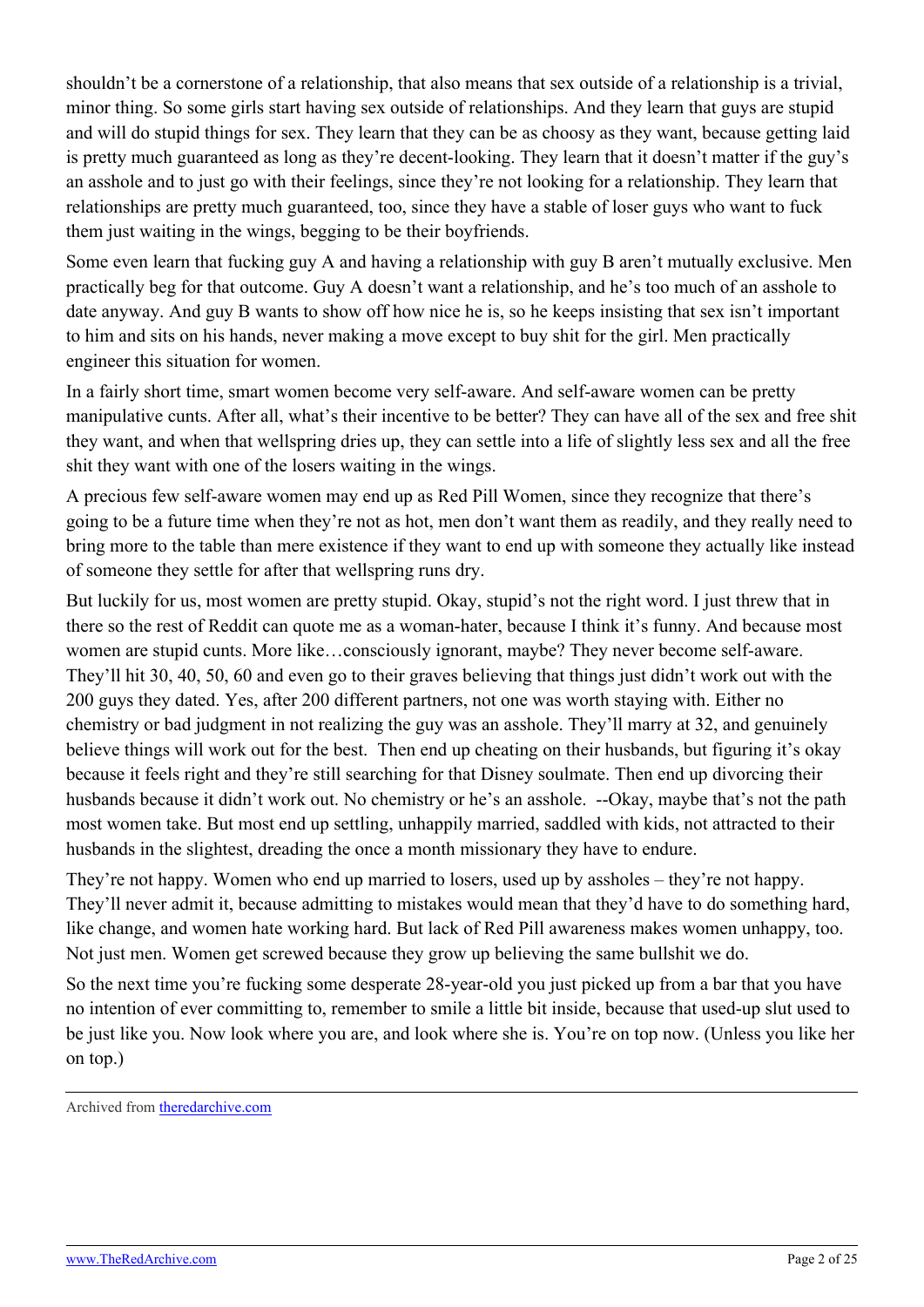# **Comments**

#### [deleted] • 206 points • 19 December, 2014 06:30 PM

#### <http://therawness.com/the-myth-of-female-maturity-part-2/>

First, society is far more comfortable with teaching women about the dark side of men than vice versa. It starts in childhood with both the father and the mother's advice to the daughter, and it continues into adulthood. I touched on this yesterday, and I'll repeat it here, so forgive the overlap.

For example, I think books like The Great Female Con educate men to be aware of the dark side of many women. I think this is very important because I think the average man puts the average women on a pedestal far more often than vice versa, and men are trained and socialized by both parents to do this from young. Women on the other hand get an education from both parents on how to protect themselves from the dark side of most men from a very young age. "All men want is just one thing." "Give it up too fast and he won't stick around." "He's just not that into you." "He won't buy the cow if he can get the milk for free." "Don't let yourself be alone with a guy you barely know." "All men will cheat given the opportunity."

Meanwhile, I don't think men are capable of even believing the average woman has a dark side. They think only the outliers do. (I believe this is why the Madonna/Whore problem is still prevalent today.) Women are totally fine accepting that the average guy has a dark or unsavory side and that they need to be informed about that, without believing that doing so makes them man-haters. Yet men feel like the mere entertaining of the idea that the average woman (not just the mythical "bad girl") can have an unsavory side will transform them into instant misogynists.

For example, go into the relationship section and see how many relationship books aimed at women warning them about shady men. These are the female-targeted versions of books like Women's Infidelity and The Great Female Con. Book after book about dogs, cheaters, players, emotionally unavailable men, narcissistic men, "Nice Guys" (the apparent latest bogeyman of the dating world), immature men who need to "man up!," passive aggressive men, verbally abusive men, men who string women along with no intention of committing or marrying, and so forth. In fact a NY Times article once estimated that over 85% of codependence books are aimed at women. Yet you hardly see women on blogs, message boards, or book review sites falling over themselves to point out that it's only a subset of men like that, or to defend them in general. Even when women admit that all men don't fall into the bad categories described in a book or article, they make it clear they found "one of the good ones," which still implies that the good ones are a minority of what's out there.

However, when the tables are turned and the advice is about warning men about the dark side of many women, guys really resist it a lot more. The comparative lack of demand for such books alone speaks volumes. Men complain about the cynicism, decry the misogyny, say they don't want to think of women that way, they want to make sure it's clear that it's only a minority of women that are bad…they hate the very idea of any negative generalization about women. I'm not saying to demonize all women, start hating everything about them, and become a misogynist, but at the same time too many men are Pollyannaish and give them the benefit of the doubt to an extent that they never do for us, which ends up with a lot of guys getting totally blindsided later on. Many guys write me to ask about how they can learn to be less codependent and develop better boundaries, and from talking to them I've become convinced the biggest culprits are the implicit, unexamined belief that women are on average inherently more mature and empathetic than men, and the belief that if they stop viewing "good" women as naturally exalted enlightened creatures and start accepting them as a human mix of strengths and flaws, they won't be able to still love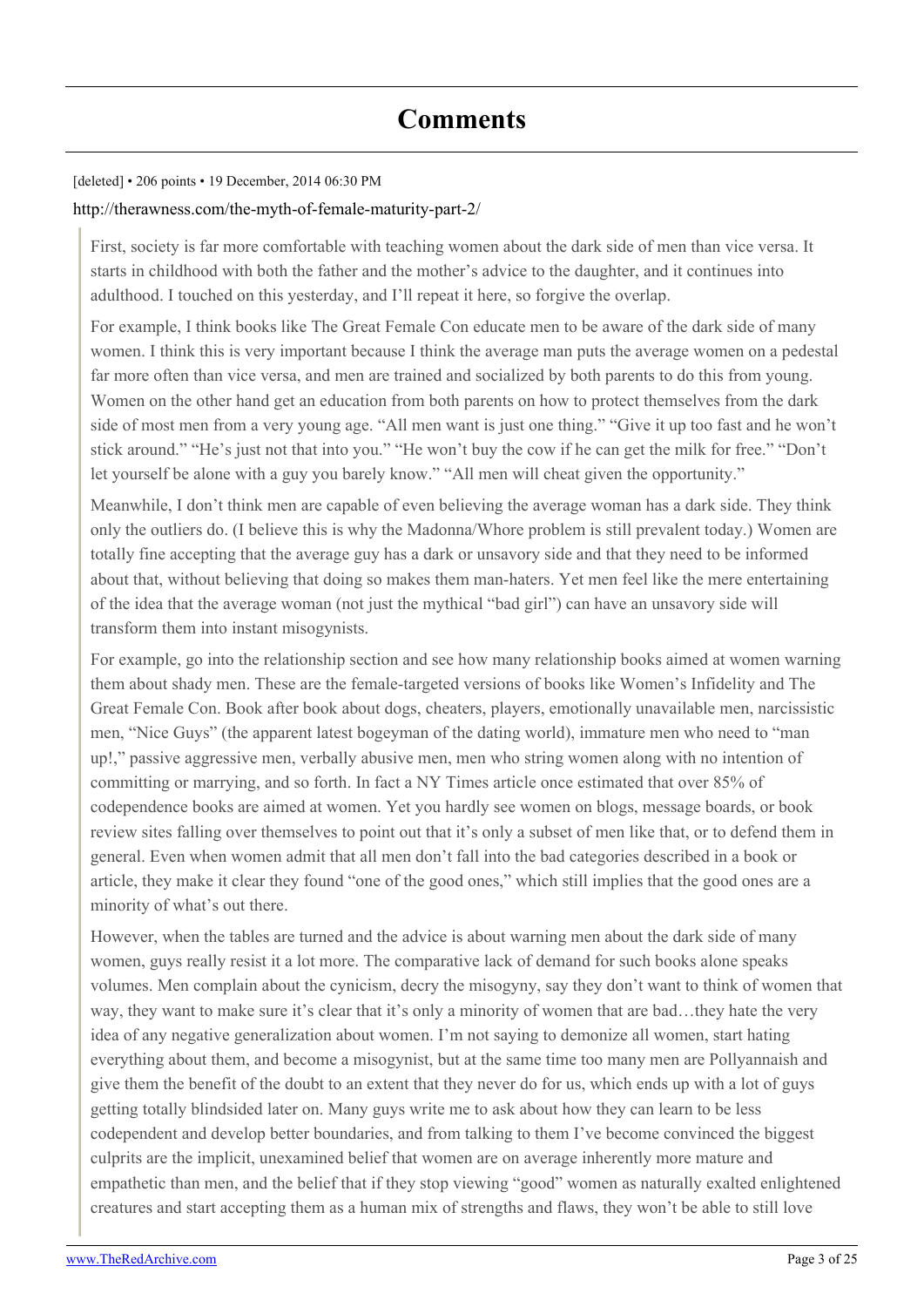them anymore. The Manic Pixie post touches on this latter idea.

As I said yesterday, I think these Pollyannaish beliefs men grow up with about women give men a lot of faulty, idealized expectations about women, and when they get blindsided and hurt enough times by women not living up to these ideals their parents and society put in their heads, they overcompensate in the opposite direction with extreme misogyny and a feeling that they've been lied to their whole lives. I think a lot of the new misogyny we're seeing wouldn't happen if society and parents were as comfortable educating boys about the dark side of women as they are educating women about the dark side of men.

[alpha\\_n3rd](https://old.reddit.com/user/alpha_n3rd) • 51 points • 19 December, 2014 08:12 PM

Holy fuck this hits the nail on the head

[iBrokeRSA](https://old.reddit.com/user/iBrokeRSA) • 36 points • 19 December, 2014 11:10 PM

I like to think of women as snakes, just as the ancients did. They're pretty and fun to play with, but they'll fuck you up if you have no clue what you're doing.

Idle Redditing • 59 points • 19 December, 2014 10:52 PM $*$ 

and a feeling that they've been lied to their whole lives

Men have been lied to their whole lives. It's why a sizable proportion of the guys here go here in the first place. The people who further the lies go so far as to demonize this place for helping men be more than beta doormats. They're also institutionalized to the point where any acceptable relationship advice is complete crap, with marriage counselors being among the very worst.

EDIT: Should have said institutionalized with things like divorce laws, child custody and child support laws, and harsher treatment towards men by cops and courts. Along with universities becoming an increasingly hostile environment towards men.

[deleted] • 26 points • 20 December, 2014 12:51 AM

Along with universities becoming an increasingly hostile environment towards men.

So much so, that if you don't support the feminist status quo, majority-ruled thought of academia, you are basically a heretic.

[deleted] • 43 points • 20 December, 2014 01:54 AM

[permanently deleted]

[Luke666808g](https://old.reddit.com/user/Luke666808g) • 1 point • 20 December, 2014 06:22 AM

This woman that they boo'd, did she at least have a few choice quotes from 30 years ago that they could take out of context, or was it just for talking about men's rights?

[Killer\\_Wolf](https://old.reddit.com/user/Killer_Wolf) • 1 point • 20 December, 2014 07:42 PM

At my 65% female university

Let me guess, Sonoma State University ?

Am I right?

[deleted] • 2 points • 20 December, 2014 08:56 PM

[permanently deleted]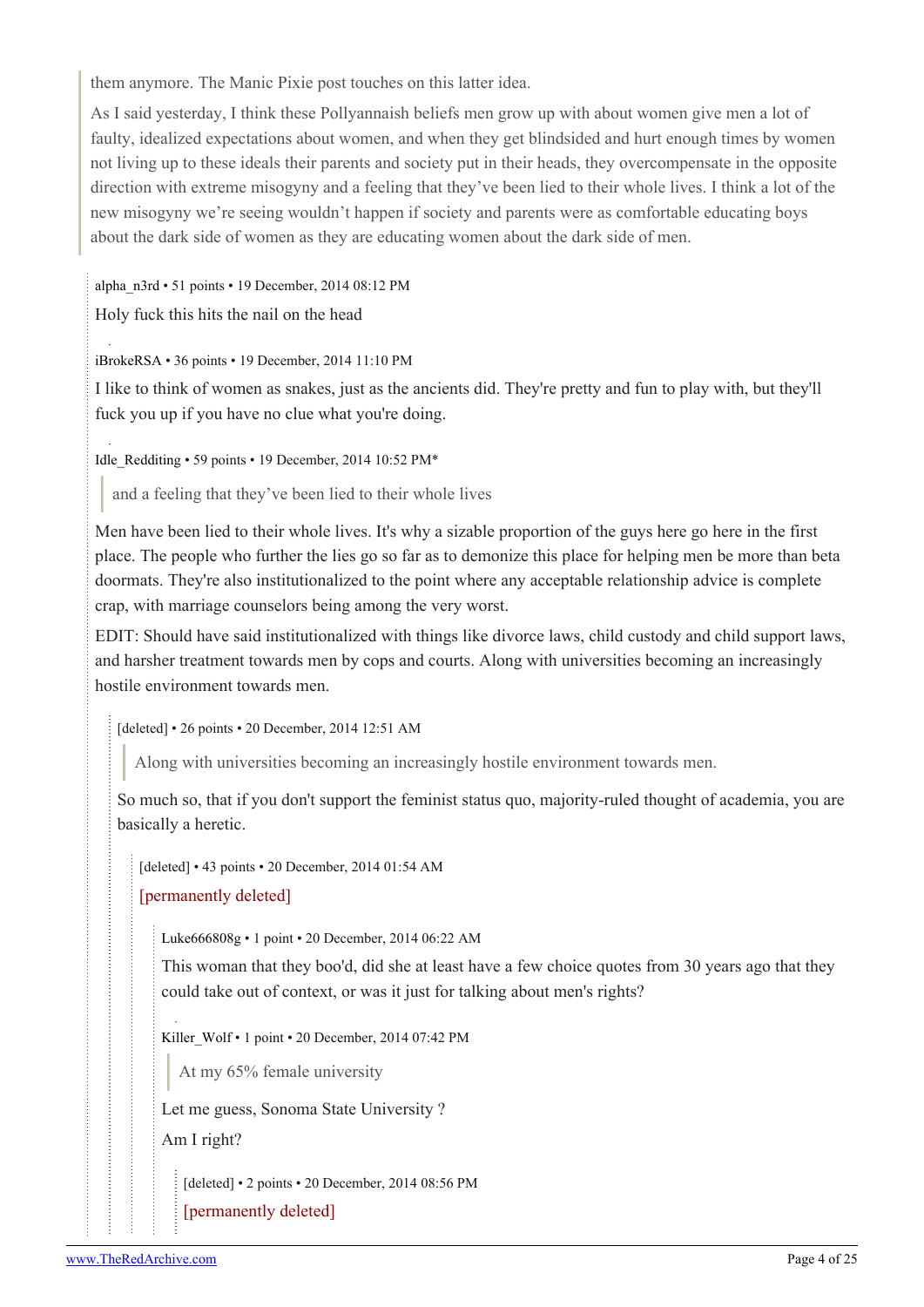var • 1 point • 21 December, 2014 02:54 AM

Their website says 58.4% of incoming students are female.

[Queen's University Quick Facts](http://www.queensu.ca/discover/quickfacts) [Enrollment Report \(PDF\)](http://www.queensu.ca/mc_administrator/sites/default/files/assets/pages/discover/Queen%27s%20University%2013-14%20Enrolment%20Report.pdf)

[ColdEiric](https://old.reddit.com/user/ColdEiric) • 0 points • 20 December, 2014 05:54 PM

The best laugh comes when they hit the wall.

[oldredder](https://old.reddit.com/user/oldredder) • 5 points • 20 December, 2014 06:55 AM

Yup. Academia-hosted kangaroo-courts are a regular reminder the fires are being stoked for a fresh witch-burning and the standard has been set very, very low for what qualifies you to be a witch.

[elysius](https://old.reddit.com/user/elysius) • 22 points • 20 December, 2014 05:59 AM

society is far more comfortable with teaching women about the dark side of men than vice versa.

It's more useful for society that men are conned than women. A woman strapped to an unworthy man puts a burden on society -- they are going to either help raise her kids (welfare) or deal with the results of insufficient parenting (underachievement, crime). So it's important that women learn to recognize the deadbeats, even though their now unrestricted sexual nature makes that kind of knowledge mostly moot.

A man needs to believe a woman is special if he is to commit to her. Take away the fantasy that the woman he is in love with is different from the others and you've put the stability of the relationship at serious risk. A man who is living in hell but believes this is the best he can get is a very useful idiot: it's best that he provides for a family than to just spread his seed wantonly. So society tries to keep man in the dark as much as possible.

[RedPope](https://old.reddit.com/user/RedPope) • 7 points • 20 December, 2014 09:15 AM

Excellent post.

We should point out the role of the birth control pill, Plan B, and abortions. These changed the game for women. It gave them absolute control over reproduction, and are directly responsible for "their now unrestricted sexual nature".

A man's options are dissatisfying (condoms) or permanent (vasectomy). As such, there has been no change in what boys are taught. Until a better male contraception is available, society will "keep man in the dark".

[jcrpta](https://old.reddit.com/user/jcrpta) • 2 points • 21 December, 2014 10:48 AM

We should point out the role of the birth control pill, Plan B, and abortions. These changed the game for women. It gave them absolute control over reproduction, and are directly responsible for "their now unrestricted sexual nature".

I have a cousin to which this applies perfectly. Lost her virginity young, her mum took her straight down the doctor to get her on birth control.

As if by magic - she hits about, ooh, 30, 32 - and her boyfriend-at-the-time (who she'd known for a couple of months) is now going to be a dad. She's living in a room in a shared house - not exactly ideal conditions for a baby.

Turns out she "didn't think she could get pregnant".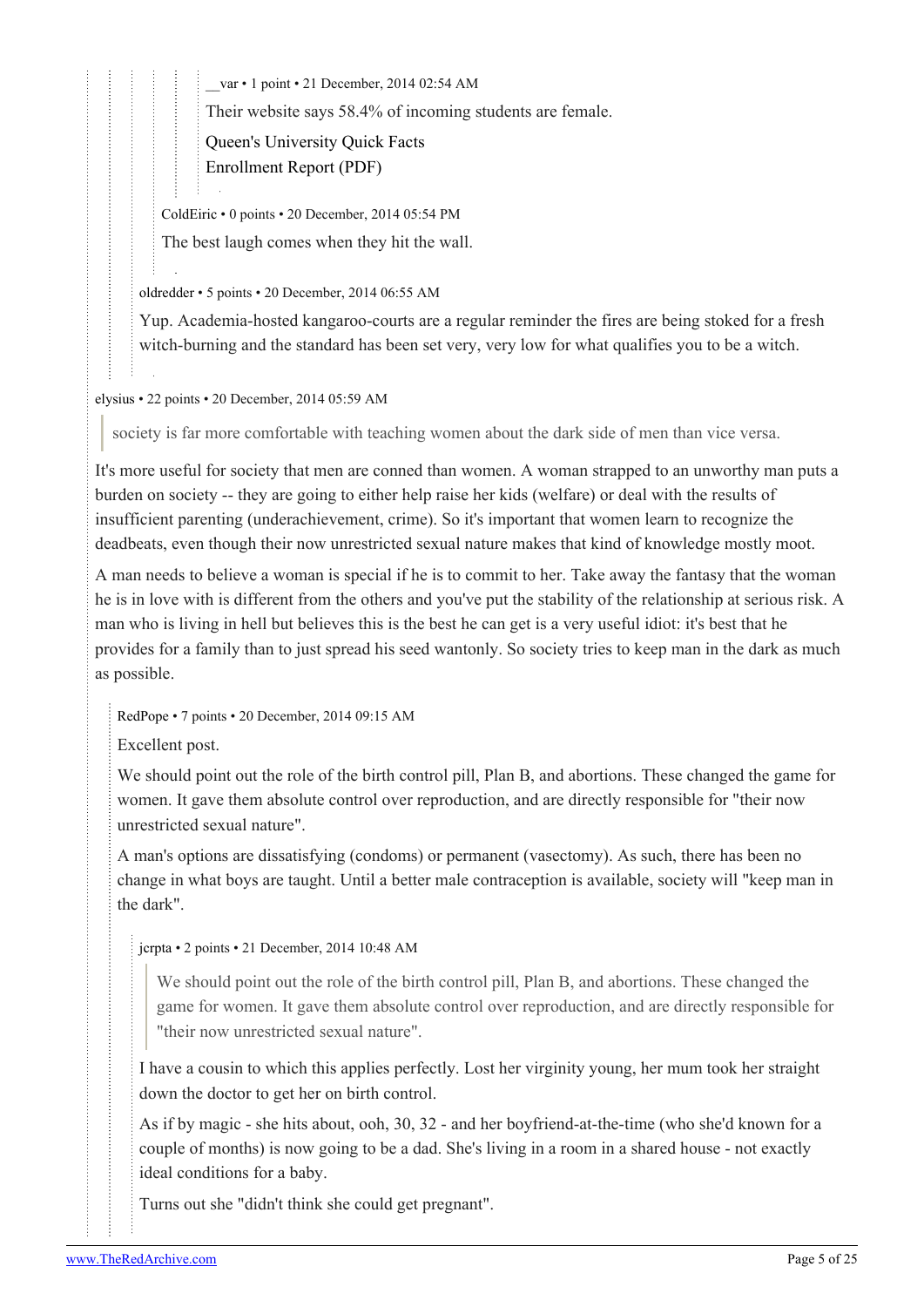Yeah, right. More likely she saw the wall rapidly approaching, stopped taking the pill and her hamster came up with that as an excuse to give her family and friends.

[altra\\_hex](https://old.reddit.com/user/altra_hex) • 1 point • 20 December, 2014 07:35 PM

Enter Vasalgel. It still requires a shot to scrotum area, but it should be another option here in a couple more years.

[Overkillengine](https://old.reddit.com/user/Overkillengine) • 2 points • 21 December, 2014 06:39 AM

Be prepared for it to be interfered with in some way via legislation/media circus. Having access to more hard to detect or tamper with male birth control options means it will be harder to extract funds from/lock down men and creates less future tax slaves via "oops" pregnancies.

Either harsher bachelor taxes or outlawing the birth control will be the probable routes of attack.

Society hates change that does not involve some sort of immediate profit.

[circlhat](https://old.reddit.com/user/circlhat) • 14 points • 19 December, 2014 11:03 PM

I was hoping someone would say something like this, if all we had was Disney movies things would be fine. Instead we have a society reinforcing the female imperative.

Females are warn about the male imperative, that we will have sex with them without caring about their emotions

However males are never warn about females's hypergamy, beta bucks, alpha fucks.

Add to divorce laws and courts favoring women you have beta's trap.

No men is truly beta, its just most men aren't idiots if they fight back they lose everything they worked for so the wiser choice is to become a better man and improve themselves.

They make more money, buy more romantic dinners and yet they are stuck because divorce law.

[oldredder](https://old.reddit.com/user/oldredder) • 3 points • 20 December, 2014 06:53 AM

upvoted but some men truly are beta. Ask yourself why a man who went through 2 divorce-rapes would marry a 3rd. Yet... they do.

[PeppermintPig](https://old.reddit.com/user/PeppermintPig) • 5 points • 20 December, 2014 11:58 AM

Timid or headstrong, men can always be burned by not paying attention. Being gentle and appearing beta-like doesn't inherently mean you're a sucker if you are watching for the red flags. One can always embrace the theta.

[circlhat](https://old.reddit.com/user/circlhat) • 1 point • 20 December, 2014 12:18 PM

The concept of the one, he treats women as individuals, which is true but only to a extent(same with men)

[CrimsonCapsule](https://old.reddit.com/user/CrimsonCapsule) • 11 points • 20 December, 2014 02:37 AM

Absolutely. Not even *women* can speak truth to power about this. Remember all the heat the (very female) author of Gone Girl got?

<http://www.theguardian.com/film/2014/oct/07/gone-girl-backlash-david-fincher-misogynist-feminist>

[deleted] • 7 points • 20 December, 2014 04:01 AM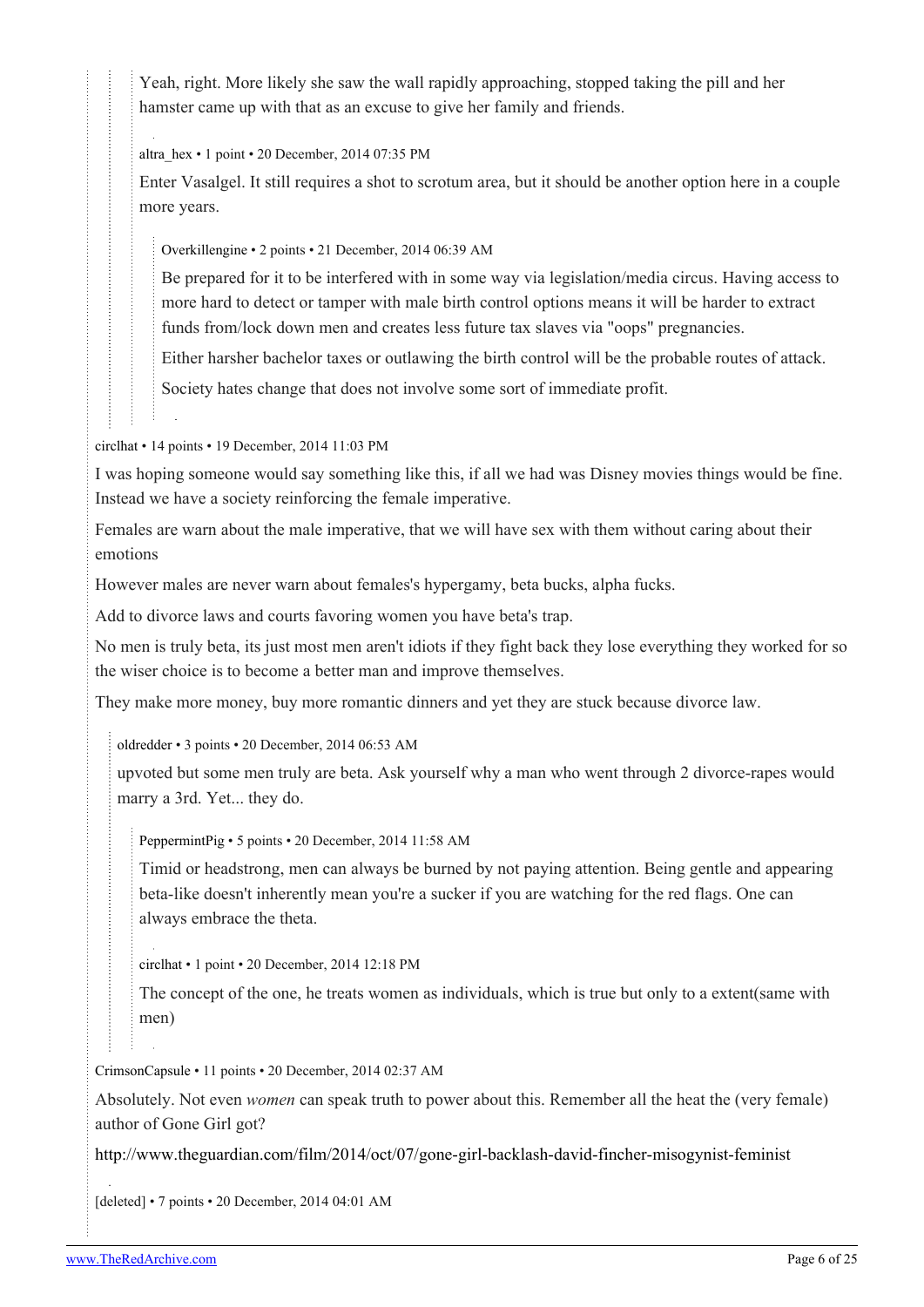Hahahahaha holy shit! I got to this part:

Book after book about dogs, cheaters, players, emotionally unavailable men, narcissistic men, "Nice Guys" (the apparent latest bogeyman of the dating world), immature men who need to "man up!," passive aggressive men, **verbally abusive men**, men who string women along with no intention of committing or marrying, and so forth.

And I thought about why that sounds familiar. I leaned back in my chair and my eye wandered to the shelf above the computer desk and I shit you not this was what was on that shelf:

## <http://i.imgur.com/WDBOwZf.png>

Rarely is it that a comment becomes so relevant so quickly.

[Red\\_Invictus](https://old.reddit.com/user/Red_Invictus) • 3 points • 19 December, 2014 09:05 PM

Holy shit. So true. Will have to save this and read later in depth, thank you.

[Larry-Man](https://old.reddit.com/user/Larry-Man) • 13 points • 20 December, 2014 09:56 AM

I think a lot of the new misogyny we're seeing wouldn't happen if society and parents were as comfortable educating boys about the dark side of women as they are educating women about the dark side of men.

I'm a feminist (I sub here to round out my views) and I agree with this statement 100%. Not sure how I feel about OP, I agreed with some bits, disagreed with others, but this post here is one of the greatest things I have read in a long time. Even though I'm a woman and generally take this sub with a grain of salt (or a few) I have to say men who are ill-prepared for the millions of fucked up women in the world are the ones who end up bitter and misogynist. I've been forewarned of all kinds of men out there and about manipulation and abuse and everything and we definitely just teach men to "be nice to women, respect women" - which is a good lesson but it never really occurred to me that there was such a strong double-standard of how men are raised to look at women.

As Annie Lennox said, some of them want to use you, some of them want to get used by you......

## [F9R](https://old.reddit.com/user/F9R) • 7 points • 20 December, 2014 09:26 PM

Good to see an openminded feminist. This subreddit is intended to be for men (a "male space", if you will), but if women want to stop by every now and then and see what the red pill is really about, especially in the context of rounding out their views, I think that's great. Some women come here and actually like what they see (which is why [/r/RedPillWomen](https://theredarchive.com/r/RedPillWomen) exists).

generally take this sub with a grain of salt (or a few)

That's how it should be taken. Many of the posts/comments around here are either guys shooting the shit and not caring about offending anyone, obnoxious newbies still in the anger phase jerking themselves off about how evil women are because they just got dumped, or jaded men who have failed to improve themselves and want to push the blame onto the opposite gender. For the most part, though, the guys in this subreddit do not hate women, and seek to understand them, and improve themselves, so that they can lead fulfilling lives. Sadly, the latter tend to be less vocal.

I'm pretty sold on most red pill ideas (they've improved my life considerably and do seem to reflect reality), but I still find myself having to filter out  $\sim$ 20% of this subreddit. The signal-to-noise ratio here isn't great, but the underlying message is powerful and, in my opinion, can provide guidance to men who have lost their sense of purpose in our increasingly gynocentric society. At the end of the day, all a guy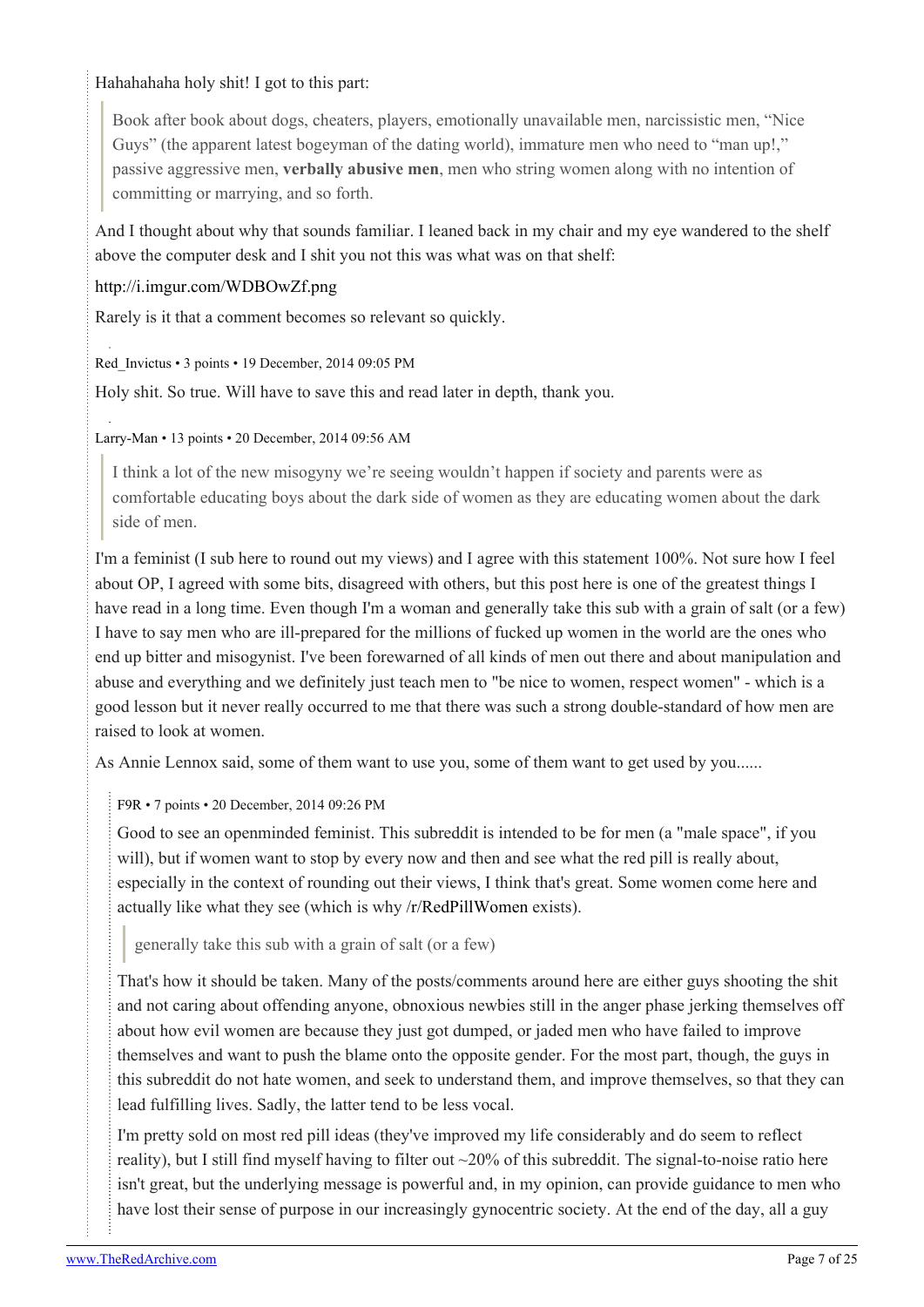really wants is to have his primal needs met, to have a mission in life, and to feel wanted in some way (notice that sex is involved in two if not all three of these things). Feminism has made it more difficult for the average man to get these things, so we come here and talk about what we can do to now that the game has changed, so to speak. To quote the sidebar,

The Red Pill: Discussion of sexual strategy in a culture increasingly lacking a positive identity for men.

[deleted] • 1 point • 20 December, 2014 12:30 PM

I'm a feminist

Boy did you take a wrong turn, ending up in this sub.

[F9R](https://old.reddit.com/user/F9R) • 11 points • 20 December, 2014 09:36 PM

Come on now, how many of us end up in TwoX every now and then? For fuck's sake, it seems like every other post on the front page of TRP is from that subreddit. We can't just all stay in our respective echo chambers and jerk ourselves off about how awesome *we* are and how evil *they* are. Sometimes it's good for people on opposite sides to, like, mingle around, and jerk *each other* off so that they can see where the other side is coming from; you cannot be secure in your beliefs unless you have intimately entertained their alternatives.

[JackGetsIt](https://old.reddit.com/user/JackGetsIt) • 6 points • 19 December, 2014 09:03 PM

Great post. Quick question:

Women's Infidelity and The Great Female Con

Have your read either of these?

[vizakenjack](https://old.reddit.com/user/vizakenjack) • 0 points • 20 December, 2014 11:27 AM

"unexamined belief that women are on average inherently more mature and empathetic than men"

I'd have to disagree with that. Majority of men know women aren't angels, especially those who party/social/"players" etc

[deleted] • 39 points • 19 December, 2014 09:51 PM

[permanently deleted]

[oldredder](https://old.reddit.com/user/oldredder) • 24 points • 20 December, 2014 06:25 AM

The difficulty there is you're family & male. What women will admit to each other with no men around and no family (I know, they are family to each other here too, bear with me) is entirely different than the hivemind denial to your face because **damn, men aren't supposed to call us out on our shit, we must deny**

## **together using gurrrltm power**

[MattyAnon](https://old.reddit.com/user/MattyAnon) • 7 points • 20 December, 2014 06:58 PM

But you missed the coded language.

They really said "he's too asexual, too beta, no alpha about him at all, utterly boring".

You said "You will never get the prince of your dreams." (At that age their brains still believe in that stuff, even if their pussies don't. And they don't see a mismatch between today's alpha asshole and future prince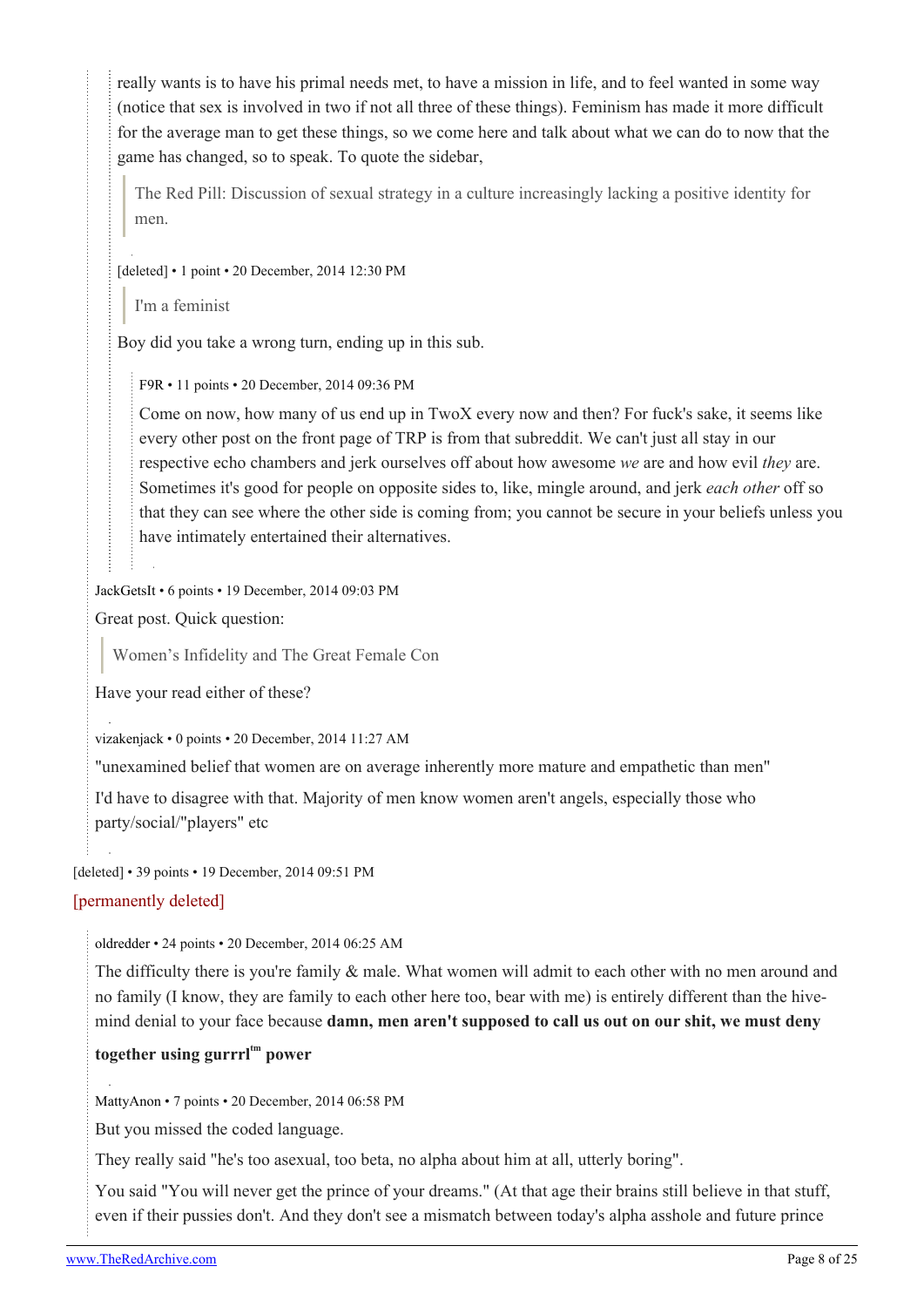charming.)

Of course they want to believe that they are nice, and maybe sometimes they even want a guy to be nice to them. It's just not as important as alpha, sexual, interesting, etc.

[boloxchops](https://old.reddit.com/user/boloxchops) • 22 points • 19 December, 2014 08:49 PM **[recovered]**

"More like…consciously ignorant, maybe?"

Best line ever. I call it voluntary naivete. They are stupid on purpose so long as it benefits them. "Oh he's just a friend. He's really nice to me and just wants friendship in return. Nothing more. "

[JackGetsIt](https://old.reddit.com/user/JackGetsIt) • 10 points • 19 December, 2014 08:57 PM

"Consciously ignorant" is the best description I've ever heard for women. I think that OP is underestimating the vast majority of women that would remain 'consciously ignorant' even if they received proper redpill understanding from redpill women. Society makes it way to easy and comfortable to stay playing the alpha fucks beta bucks game.

[deleted] • 36 points • 19 December, 2014 06:58 PM

## [permanently deleted]

[TheOneTrueMagnet](https://old.reddit.com/user/TheOneTrueMagnet) • 20 points • 19 December, 2014 09:42 PM **[recovered]**

The real kicker is when you realize that most sluts are just the female equivalent of beta orbiters. The only difference is that they provide sex instead of resources.

[Venicedreaming](https://old.reddit.com/user/Venicedreaming) • 2 points • 20 December, 2014 04:43 AM

Then those two belong together eh? Less drama for our world for sure.

[Antagonistic\\_Comment](https://old.reddit.com/user/Antagonistic_Comment) • 2 points • 20 December, 2014 03:30 PM

If a "Sluts 4 Betas" resource program was established I'm sure our national average blood pressure would drop significantly.

[jcrpta](https://old.reddit.com/user/jcrpta) • 0 points • 21 December, 2014 10:51 AM

Not really.

The sluts pussies would dry up like the sahara within minutes. You don't honestly think they'll be up for fucking betas now, do you?

[deleted] • 13 points • 19 December, 2014 07:27 PM\*

Great post as always. The issue runs even deeper than this. The past 50 years in the Western world has seen the erosion of the collectivistic, nuclear family and the introduction of the self-centered, hedonistic, and unsustainable (on a societal level) lifestyle. I think you're right in that women more often than men don't seem to realize the unsustainability of their actions until it comes down on them like a ton of bricks as they purchase their first cat to replace what had always been a Chad Thundercock. It turns out that one does reap what one sows, though it's comical that many women still lack the self-awareness even at this point.

[deleted] • 13 points • 20 December, 2014 01:03 AM

self awareness is too hard. cheesecake and sex and the city is easier.

[oldredder](https://old.reddit.com/user/oldredder) • 1 point • 20 December, 2014 06:31 AM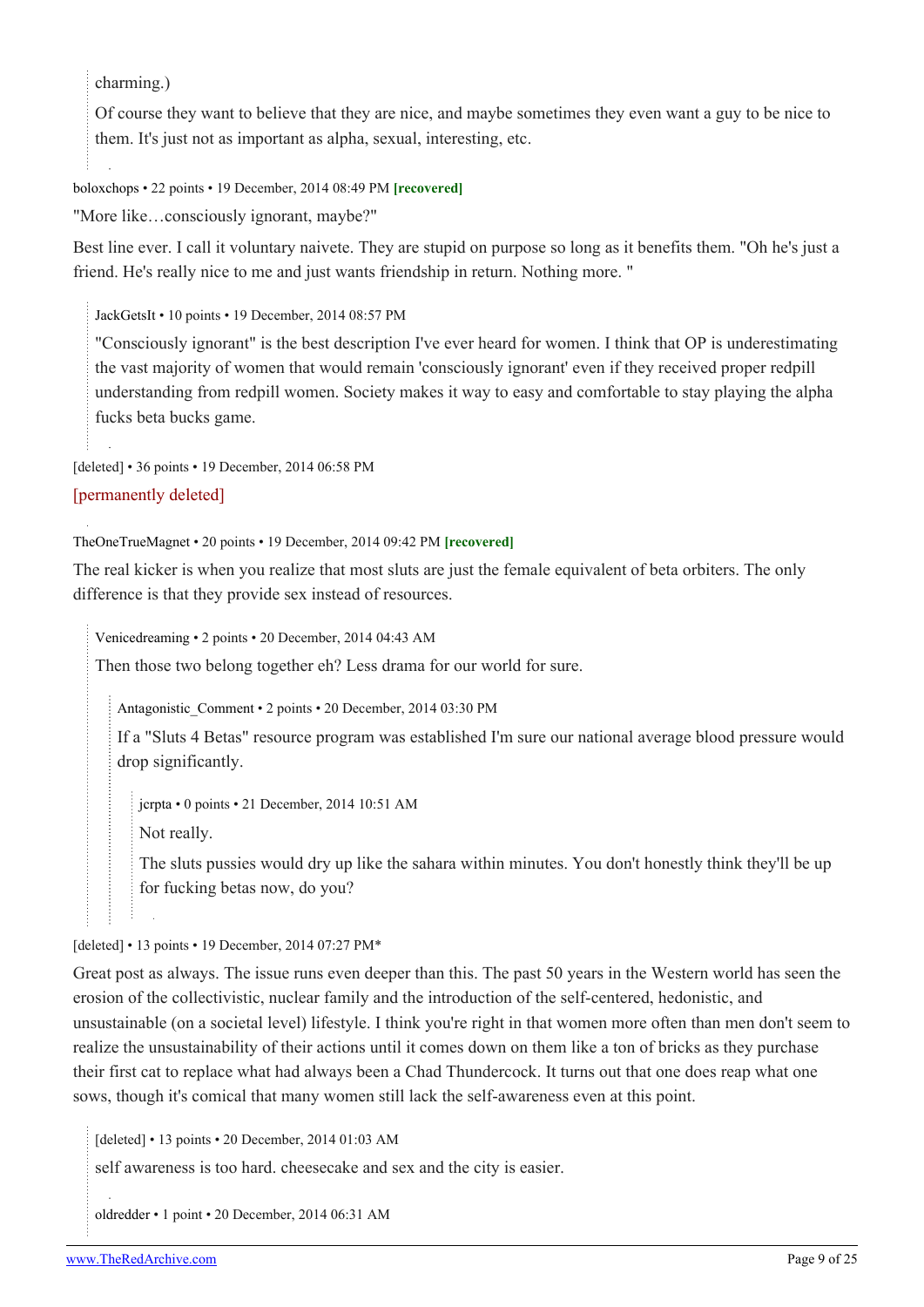The nuclear-family is unstable in the long-run and never could have lasted. However what we have now is worse. What was stable in the long-run is multiple generations living in the same home, all contributing to each other. Through good times & bad that lasted. Things got too good too quickly with cheap energy & now the good ride is over [the shit-storm is coming](http://youtu.be/q4iDurCE3Yk)

#### [deleted] • 30 points • 19 December, 2014 06:34 PM

I don't even talk to or approach women anymore if they look like they are in their late 20s. It's not worth the time or effort.

[deleted] • 34 points • 19 December, 2014 09:36 PM

## [permanently deleted]

[deleted] • 17 points • 19 December, 2014 09:38 PM

I notice that most of the women that approach me are in the late 20s bracket; they do make good plates if they're 'career women' or have given up on marriage already.

• points • 1 January, 1970 12:00 AM

## [permanently deleted]

[deleted] • 16 points • 20 December, 2014 01:01 AM

women like that delude themselves into thinking that their partner prospects will always be there and will always get better. And that working like a man is what a modern women should do. Yes of course you can find some dude to fuck you, but the guys you get will be worse and worse, meanwhile they won't want to commit to a gross older "career" lady who would rather put in hours at an office wearing shoulder pads than actually have any female qualities whatsoever. The great tragedy here is that women have a total misconception about what makes them attractive to us.

For instance, I see often on instagram such things as "Strong is the new Beautiful". No sorry, beautiful is beautiful. Men don't want a woman that's like a man. Why do they even think that?

[jcrpta](https://old.reddit.com/user/jcrpta) • 2 points • 21 December, 2014 10:54 AM

For instance, I see often on instagram such things as "Strong is the new Beautiful". No sorry, beautiful is beautiful. Men don't want a woman that's like a man. Why do they even think that?

It's not just men who are lied to. Women are too.

The feminist lie is enormous and it pervades society at every level; so much so that to deny it publicly is to become a social pariah. It's not like it's some huge conspiracy that all the women are in on - quite the reverse, it would never work that way.

[1independentmale](https://old.reddit.com/user/1independentmale) • 5 points • 20 December, 2014 06:11 PM

'm always skeptical when a woman says she doesn't want to get married or doesn't want kids

As you should be. Women who say this are liars.

My LTR told me the same. I was just a few months on the other side of a divorce when we met and I was very vocal about never getting married again and being done having children. She was all about it. Said she never wants to marry either, never dreamed of her wedding day like most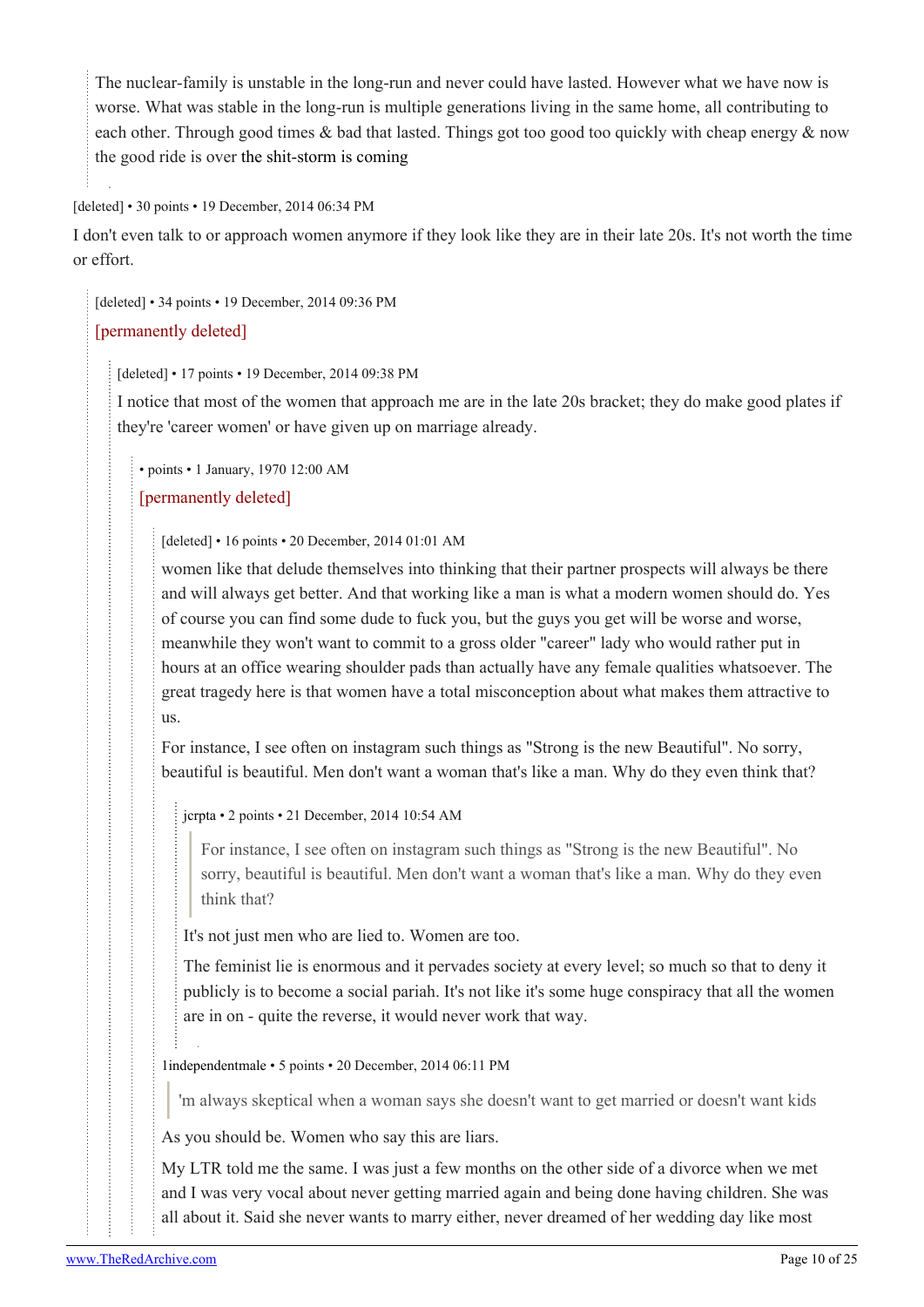girls, doesn't want kids of her own, etc.

A year in and she changed her mind. Now that's all she wants. She asked me to sell my house that I love, get married, get a place together, undo my vasectomy and start over. I'm going to be 40 in a few years, I'll be god damned if I'm going to start a new family and jump on the crazy train that is marriage again. Fuck. That.

I said nope and won't be budging. I'd rather be single than married and raising children again. It's put a real strain on our relationship and I won't be surprised if we break up over it.

[Overkillengine](https://old.reddit.com/user/Overkillengine) • 1 point • 21 December, 2014 06:44 AM

The louder they are about not wanting kids and marriage, the harder they are lying too.

"The lady doth protest too much, methinks"

If they really did not want that, they'd just say "nah" and go on with whatever they wanted to do instead.

[deleted] • 12 points • 20 December, 2014 12:58 AM

I get hit on a lot by older post-wall ladies at whatever offices I've worked at. The worst part to me is that they think they have a shot. That's what really grosses me out the most. Their reality is so far gone. Think, these are the same women that held out for career for several decades, far past reproductive age. Now they are unable to even have kids. But for some reason they think they still have a shot at guys younger than them for some what reason I have no idea. I would rather never have sex again for the rest of my life than to have sex with one of them a single time.

[Venicedreaming](https://old.reddit.com/user/Venicedreaming) • 7 points • 20 December, 2014 04:42 AM

Some men are into cougars yo, respect

[rpkarmac](https://old.reddit.com/user/rpkarma)omment score below threshold • -5 points • 20 December, 2014 05:37 AM

And in my experience all of those guys are either ugly or lack any sort of decent game. They're "into" Cougars because they can't bang that tight 20yo they follow on Instagram that they wank to every night.

[ScumbagBillionaire](https://old.reddit.com/user/ScumbagBillionaire) • 22 points • 20 December, 2014 06:26 AM

Stop being so dramatic. Plenty of women over 28 still look good.

Girls that are hot as fuck typically remain hot as fuck into their mid 30's. It's average girls that hit the wall hard when they lose their youthfulness.

People need to stop fuckin dramatizing the wall so much on this subreddit in terms of attractiveness. Every day I leave my house I see objectively attractive women who are "post wall". It's when women near their 40's that most of them become undesirable with wrinkles and menopause and increased bitterness.

I feel like the guys who talk shit on banging hot 30 year olds on this subreddit are full of shit and have no life experience. Even the players I know who are in their early to mid twenties are down to bang hot 30 year olds and hot MILFs.

Pussy is pussy. Why the fuck would I turn down easy 30 year old snatch if she looks hot? One of the hottest chicks I've met of late was a 28 year old with an amazing body. Stacked fucking tits, small waist, and a fat ass. You sound like a keyboard warrior when you say stupid shit like "I would rather never have sex again than to have sex with one of them a single time".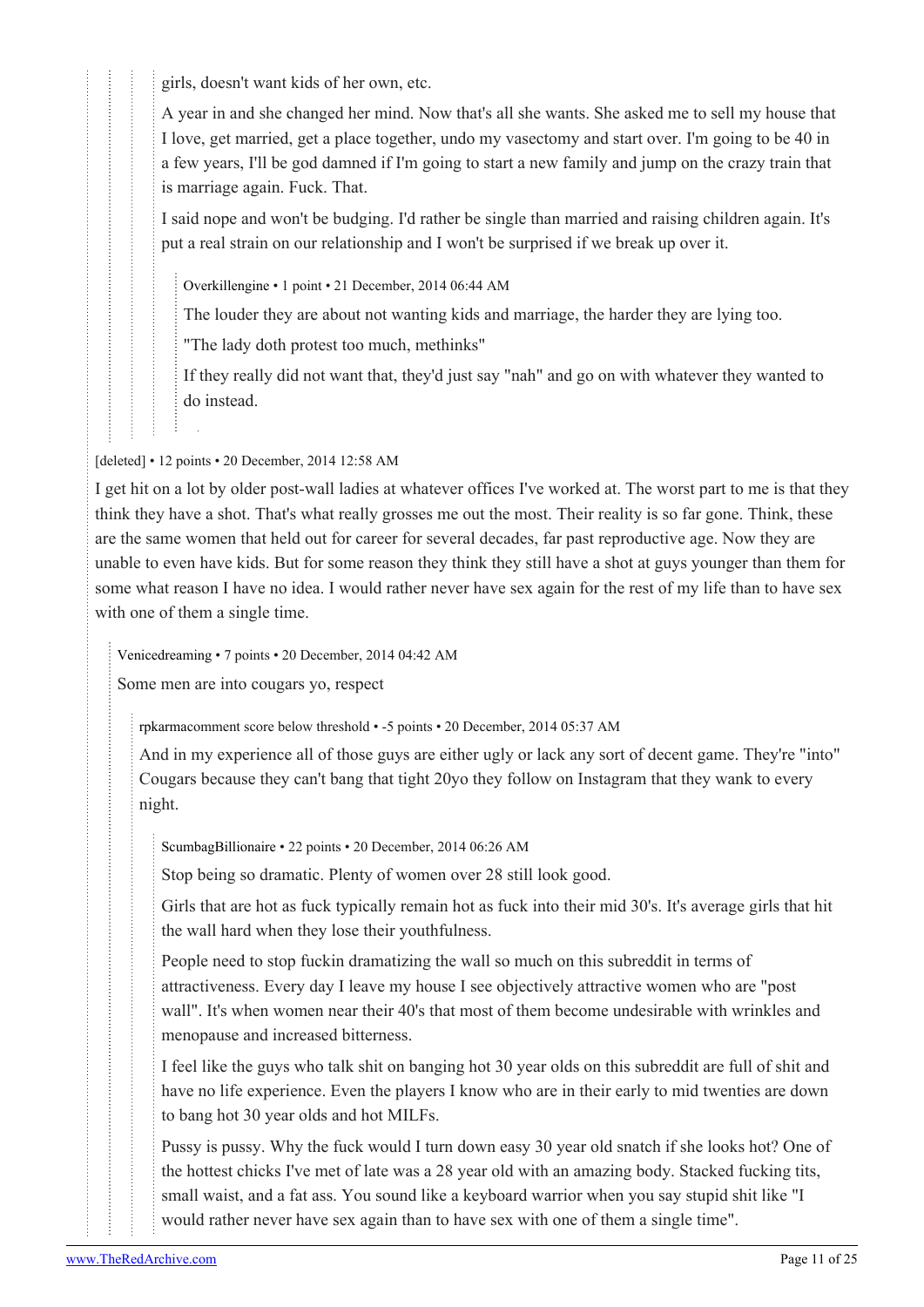I mean what age group are you talking about? 40's or 50's might make sense but the idea that a hot girl magically becomes unfuckable after the age of 29 is stupid as fuck. Dudes need to quit peddlin this keyboard warrior nonsense.

[rpkarma](https://old.reddit.com/user/rpkarma) • 5 points • 20 December, 2014 07:05 AM Cougars are 40+ by definition bro. That's what I'm talking about.

[Venicedreaming](https://old.reddit.com/user/Venicedreaming) • 3 points • 20 December, 2014 11:53 PM

Some people like oldies, some like fatties, some like dudes. Just their taste yo

• points • 1 January, 1970 12:00 AM

# [permanently deleted]

[oldredder](https://old.reddit.com/user/oldredder) • 0 points • 20 December, 2014 06:18 AM

Ain't nuthin' free.

If she wants a free psychology lesson I'll give her one. It will be 100% manipulation layered in the tones & phrases she wants to hear but it will be self-serving to me alone.

Heys, ya gets what ya pays for.

Thank you NLP & alt.seduction.fast

[GayLubeOil](https://old.reddit.com/user/GayLubeOil) • 22 points • 19 December, 2014 10:04 PM

Excellent post. The reason why so many women are not self aware is that no one ever calls them out.

Lets say [Liz is being a self centered cunt.](https://www.youtube.com/watch?v=dknqFLEFAW8) How would she ever find out?

Most guys wont say anything because they want to fuck her and/or are told all their lives never to offend a women. Women will never say anything because they fear direct confrontation. They might talk shit behind her back but they would never flat out call her out (unless they're black). Liz has no mechanism of identifing problems in her behavior/logic so she cant correct it.

Society coddles women like their children. We spoil women. We don't tell them no. We don't call them out. That's why we have to babysit.

[ThorLives](https://old.reddit.com/user/ThorLives) • 11 points • 19 December, 2014 11:07 PM

I really thought you were going to post the Bill Burr video: [https://www.youtube.com/watch?v=Hitc8haEu\\_g](https://www.youtube.com/watch?v=Hitc8haEu_g)

[Antibuddy](https://old.reddit.com/user/Antibuddy) • 3 points • 20 December, 2014 06:54 PM

And the problem becomes that after so many years of such treatment when you come along, some random asshole, and tell her how it *really* is, now *you're* the crazy one.

For every one person that's willing to set a woman straight, there are 20 that are happy to exist as shrubs in the grade-school play that is her life.

## [twolanterns](https://old.reddit.com/user/twolanterns) • 5 points • 20 December, 2014 12:23 AM

This is what I've felt was the last piece of the puzzle. Why some women, although a minority, don't behave the way I would expect them to. Because I'm still very young, I see it a lot. Thanks man, this will really help me understand a lot more.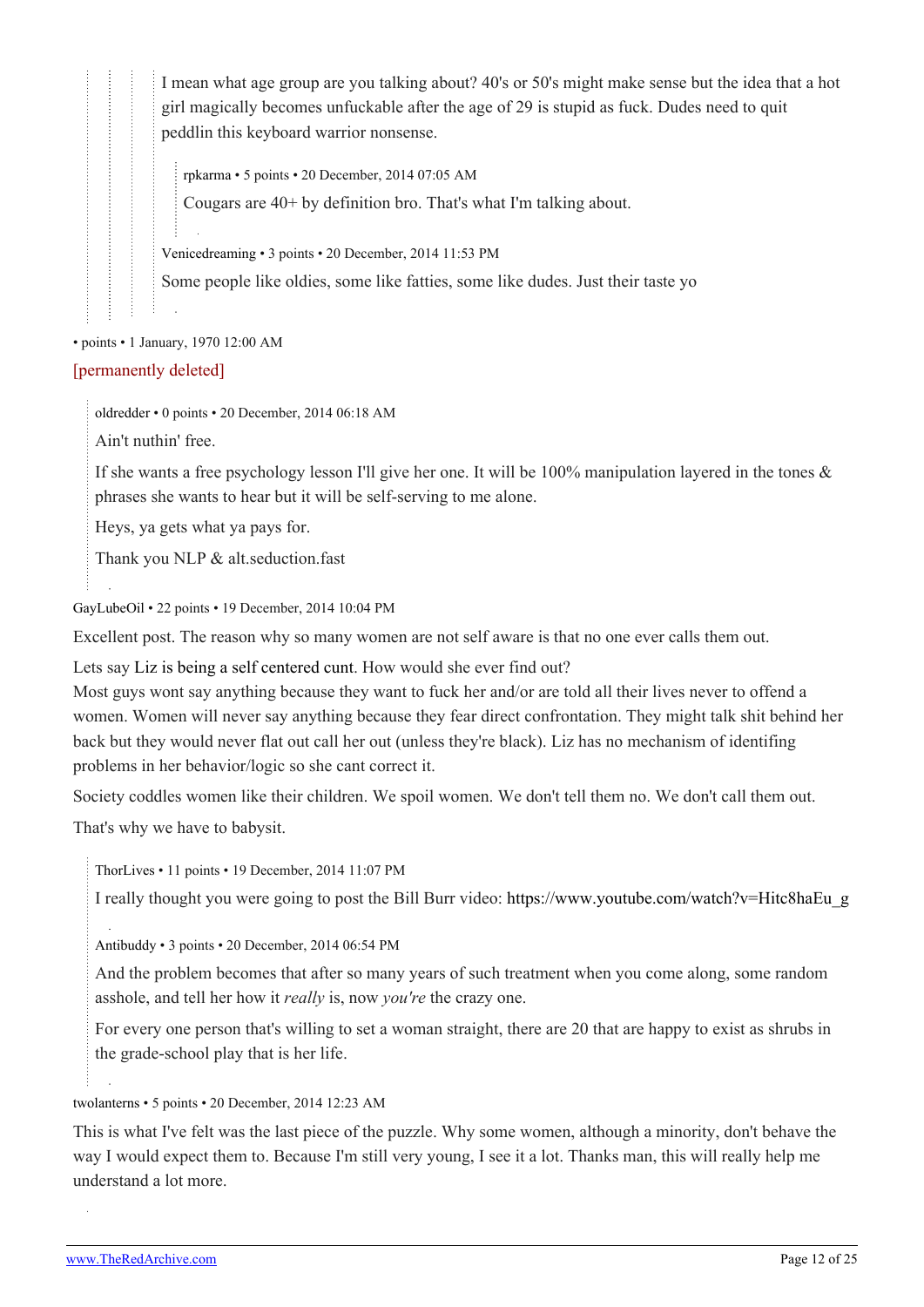#### • points • 1 January, 1970 12:00 AM

#### [permanently deleted]

[Archwinger](https://old.reddit.com/user/Archwinger)[\[S\]](https://theredarchive.com/r/TheRedPill/comments/2pt3j7/women_used_to_be_just_like_you/) • 89 points • 19 December, 2014 08:34 PM

Oh come on. You upvoted this crap for not being anti woman? I called them cunts twice in this post, and stupid at least a few times.

• points • 1 January, 1970 12:00 AM

## [permanently deleted]

[Redrog1](https://old.reddit.com/user/Redrog1) • 5 points • 19 December, 2014 09:54 PM

That went well over your head, didn't it?

[vengefully\\_yours](https://old.reddit.com/user/vengefully_yours) • 13 points • 20 December, 2014 12:41 AM He might have taken some windchill damage, roll 2 d20.

[sunwukong155](https://old.reddit.com/user/sunwukong155) • 1 point • 20 December, 2014 04:43 PM

Most men are picky. I would never fuck a fatty or a girl that looks like a troll.

Nothing wrong with that.

[sunwukong155](https://old.reddit.com/user/sunwukong155) • 1 point • 20 December, 2014 04:41 PM

Hahaha "come on man! I'm TRYING to be anti-women?! What's a guy gotta do to be mysoginistic around here?"

That's why I love the red pill. We don't hate women, we love them. We just love ourselves more.

Seriously though, you need to be a women beater or a rapist to be anti-women around here. Cunts are cunts and women are all kinds of stupid. Everyone here has seen it.

[AdmiralVonJackass](https://old.reddit.com/user/AdmiralVonJackass) • 13 points • 19 December, 2014 10:22 PM

In the end it's you that ends up choosing what you'll put up with, and how you spend your time.

If you have to walk away from women, so be it. Are we to give up our time, money, and sanity, so that our wieners can get off to a better texture?

No thanks.

[runnerrun2](https://old.reddit.com/user/runnerrun2) • 7 points • 19 December, 2014 11:11 PM

Evolution has equipped women with a meriad of strategies that ensure they mate with the best available man they can get. This involves the potential for cheating, the need to entice displays of negative emotion, being strongly influenced by the opinions of other women, jealousy and so on. Best to accept this and play the game properly.

[deleted] • 2 points • 20 December, 2014 03:07 PM

On the other hand everyone is what they are and they do what they do because that's just the way they are and thats what the society let's them get away with. Anyone with the same genetics and environment would act the same way.

While true the above argument is not a good one for stopping to call people out on their shit. Your anger might be the very thing that stops them.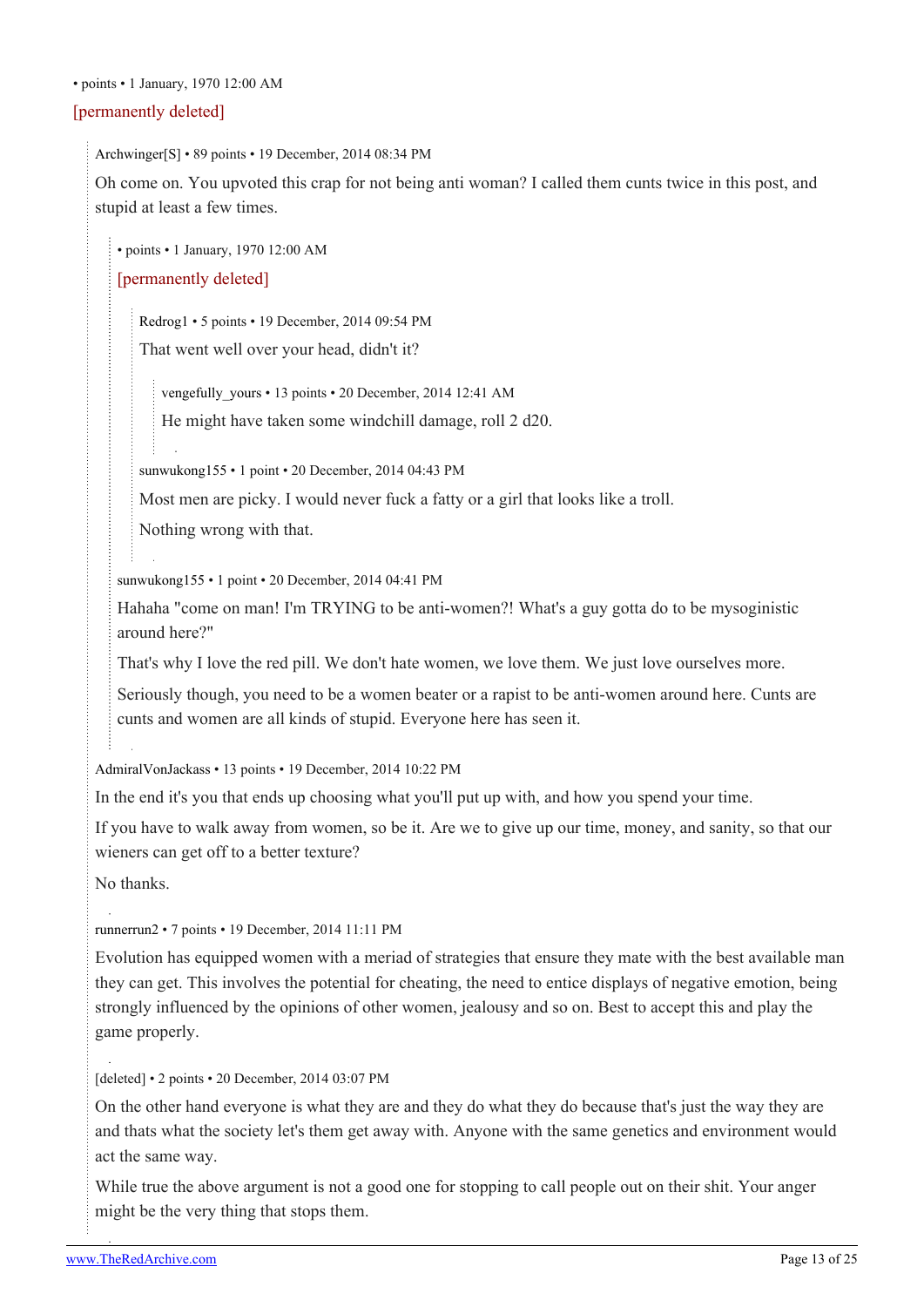ex astris sci • 23 points • 19 December, 2014 06:30 PM

You might be in need of a wake up call, too, if you genuinely think that most monogamous relationships (chemistry or not in the beginning) don't end up as those mediocre relationships you described towards the end. It makes no difference whether they go for the good/nice guy or not, monogamous relationships are by rule destined to fail sooner or later.

[deleted] • 23 points • 19 December, 2014 07:52 PM

That's why LTRs are considered hardmode. Both parties involved, men especially, constantly must strive to maintain attraction.

• points • 1 January, 1970 12:00 AM

## [permanently deleted]

[deleted] • 5 points • 20 December, 2014 02:32 AM

I think what you are saying is true. Women who were very beautiful at a young age and were able to wake up sooner realize the game. They understand it in a deeper level. They play with their orbiters and truly often feel sorry for them.

They wonder if they will meet a good man who also knows game. Who is red pill aware of what he has to bring. And they are saddened by our societies creation of millions of blue pill orbiters.

They want to have children but so many men are just low value. They struggle the same.

[runnerrun2](https://old.reddit.com/user/runnerrun2) • 7 points • 19 December, 2014 11:14 PM

monogamous relationships are by rule destined to fail sooner or later.

Depends entirely on the social norms and social expectations and support structure they happen in. It's not uncommon for arranged marriages to work out better than people choosing love.

[ScumbagBillionaire](https://old.reddit.com/user/ScumbagBillionaire) • 4 points • 20 December, 2014 06:30 AM

Because "love" isn't real. It's a myth forced on us which we're indoctrinated to believe in, like all religion.

"Love" is nothing more than chemicals, pheromones, and sexual urges that we rationalize as some objective, all powerful force, that will "conquer all".

Love is one of the biggest lies western society ever told.

[runnerrun2](https://old.reddit.com/user/runnerrun2) • 2 points • 20 December, 2014 12:32 PM

Well love in itself is a real thing (it's a mechanism evolution has shaped to ensure we pursue the proper mate), the lie is that once you find it, it magically lasts and as you say that it conquers all and other such properties that love doesn't have.

#### [newlifeasredpill](https://old.reddit.com/user/newlifeasredpill) • 14 points • 19 December, 2014 06:54 PM

There are alot of men here who are quite happy in their LTR. They understand that the man is the prize and these men work hard to be their woman's best alternative.

ex astris sci • 5 points • 19 December, 2014 07:02 PM

What I mean is that sooner or later that chemistry will permanently vanish. You can try to be your woman's best alternative all you want after that point, it's all as pointless as it gets. Once you both realize that, yours becomes one of those mediocre relationships.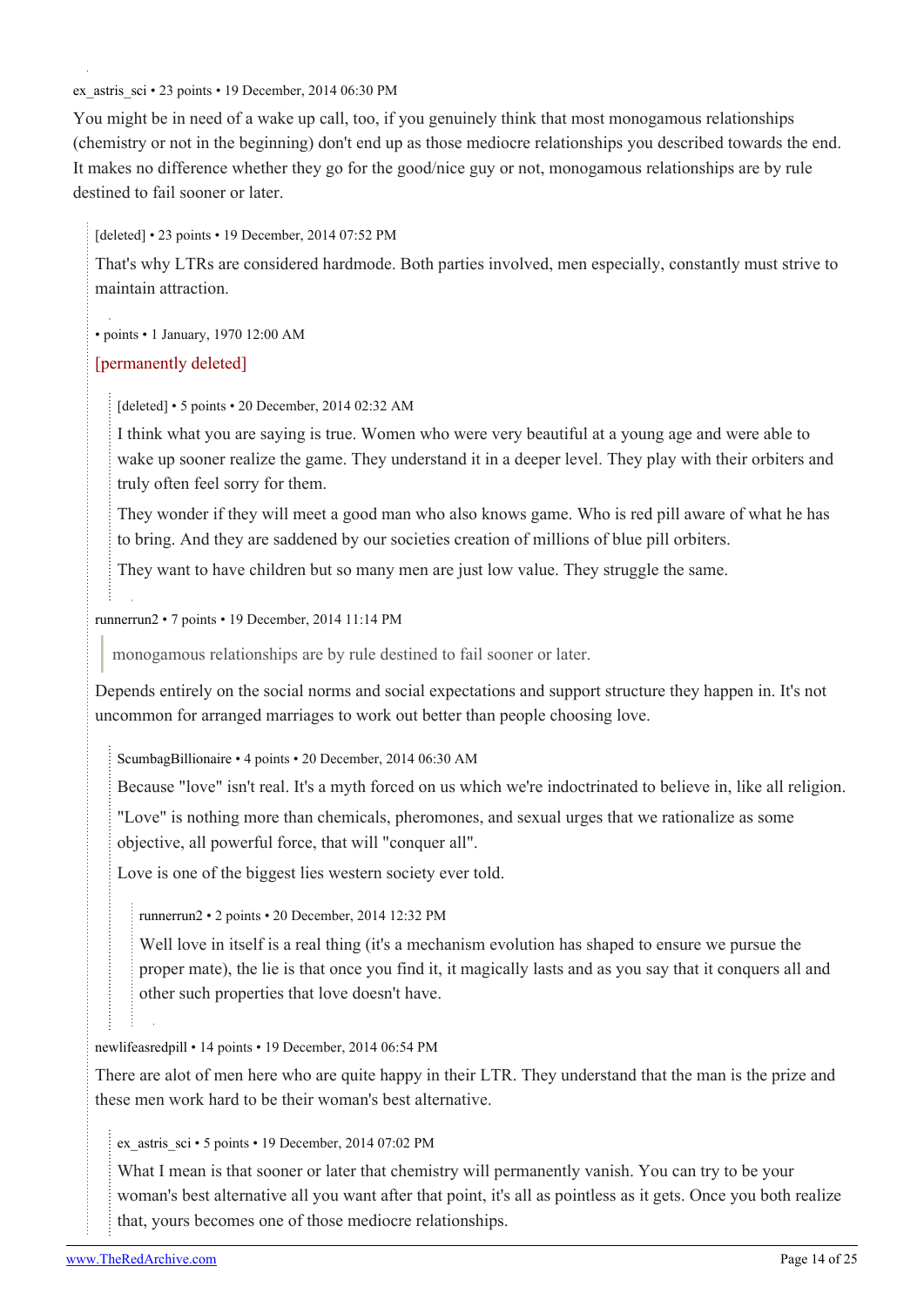#### [R4F1](https://old.reddit.com/user/R4F1) • 18 points • 19 December, 2014 07:30 PM

You are definitely correct to assume that all relationships and marriages eventually wither to mediocrity. But I think many people have no problem with that. There are certain cultures where marriages start out mundane to begin with (arranged marriage), and then slowly become something more valuable once children and assets start becoming a bigger part of the picture. Some men just want a hot meal to return to from work, and a wife he can raise kids with, and whatnot.

#### [deleted] • 2 points • 20 December, 2014 01:05 AM

honestly having all that beats the alternative. I know several older guys with absolutely no women or game at fucking all. Pretty sad. And apparently this is pretty common as a buddy of mine who also rents a room in a house says his housemates are such older single dudes (50's+). I have known for a while that I want kids and a family. I love kids, they are super cute and I think raising a family would be very fulfilling. Of course I want to sow my oats and bang lots of girls first. And trust me I've done lots of that too!

#### [DaSaw](https://old.reddit.com/user/DaSaw) • 2 points • 20 December, 2014 02:49 AM

Question: Do you intend to stop the oat sowing once you settle down? Do you expect to be able to?

[deleted] • 2 points • 20 December, 2014 04:50 AM

Yeah sure why not? I'll marry a hottie for sure and we'll be happy together. I think it's possible to be happy like that.

[deleted] • 1 point • 20 December, 2014 03:13 PM

No matter how hot the girl... There is a guy somewhere tired of fucking her.

[deleted] • -1 points • 20 December, 2014 03:29 AM

I think it might be ok for me to just spin plates into any future LTR I get into. Keep getting numbers and secretly having women "friends". I just won't fuck them. Unless my wife gets fat and stops sucking my dick. Then I can move to a plate already spinning.

And I can play dread game because she knows that women are giving me their numbers. Just keep playing the game forever. There really is no other choice to keep your preselection bias high.

## [oldredder](https://old.reddit.com/user/oldredder) • 0 points • 20 December, 2014 06:44 AM

I'd rather stay single the rest of my life. No reason to avoid sex but plenty of reason to avoid letting a woman run my life/house from the inside. She'll get her shot at manipulation / exploitation elsewhere when I have a chance to hold frame or lose it. In my home I am king. It's my sanctuary and shall not be trespassed.

## the red scimitar • 10 points • 19 December, 2014 08:06 PM

We're on the same page here. Ethically and openly non-monogamous. I think one of the worst things, if you want a real LTR, is living together. Sounds odd, I know - an LTR where you live apart, but basically, seeing anybody most days is going to cause that relationship to decay to a perfunctory shorthand set of actions in place of actual participation.

A big part of keeping it alive seems to be seeing each other less often. This limits the effect of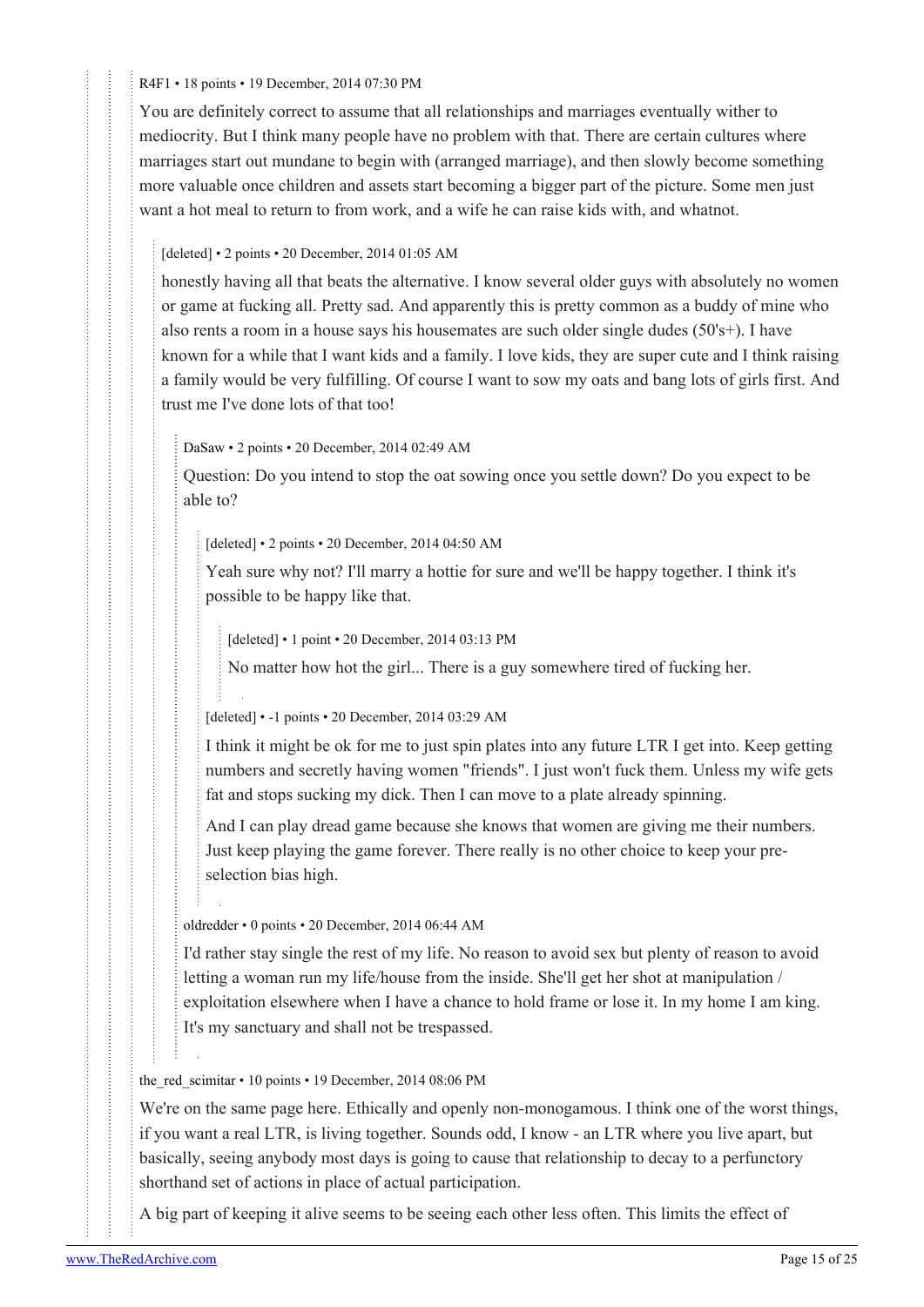"familiarity breeds contempt", and accentuates "absence makes the heart grows fonder".

I'm not saying this is good in a child-raising situation, just strictly from the viewpoint of delaying mediocrity as long as possible.

Anyway, there are lots of problems with that in traditional relationships. Not much as a solo poly guy (and "solo poly" is now a "thing" and a term, per Dan Savage just this week - a person who has multiple relationships of different intimacy and significance, simultaneously - i.e. no primary relationship).

"Solo poly" sucks as a term though, because it is just awkward (sounds like "sloppily"). So... Mono Poly? No, that's a board game. Frankly, in the past, it had a name: non-hierarchical open relationship.

[ThorLives](https://old.reddit.com/user/ThorLives) • 11 points • 19 December, 2014 10:49 PM

Not much as a solo poly guy (and "solo poly" is now a "thing" and a term, per Dan Savage just this week - a person who has multiple relationships of different intimacy and significance, simultaneously - i.e. no primary relationship).

To be honest, whenever I hear a guy say he's "poly", it really just means that he's a player, but he's smart enough to use the "poly" euphemism for what he's doing -- for PR reasons.

[deleted] • 3 points • 20 December, 2014 02:20 AM

He's spinning plates and calling it by happy terms so he can feel 'honest'.

[the\\_red\\_scimitar](https://old.reddit.com/user/the_red_scimitar) • 1 point • 22 December, 2014 05:14 AM

You are so very wrong. This is one of the reasons I dislike the word poly - most people have no idea even what it means, so they've concocted some bogus definition based on what somebody did who claimed they were poly.

Just because some players pretend to be poly, doesn't mean poly = player. It's just convenient for them to use it as a smokescreen. There is another whole thing called poly which is actually what the word originally meant.

So... how about not using the label in such a prejudiced way? How about using some social consciousness before making such blanket and frankly hate-speech language. It's like saying "all gay people are just promiscuous butt-fuckers". It's exactly the same kind of ignorance.

[deleted] • 0 points • 19 December, 2014 08:31 PM

## [permanently deleted]

the red scimitar • 3 points • 19 December, 2014 09:28 PM

There is nothing wrong with monogamy that couldn't be cured by real honesty, and by giving women a hypergamectomy. Sadly, nobody seems to know how to do the latter.

[deleted] • 1 point • 19 December, 2014 11:05 PM

What do you mean by "hypergamectomy"?

[Subtletorious](https://old.reddit.com/user/Subtletorious) • 2 points • 20 December, 2014 01:08 AM

I think it means removing their hypergamous ambitions. Think of it as appendectomy for the personality.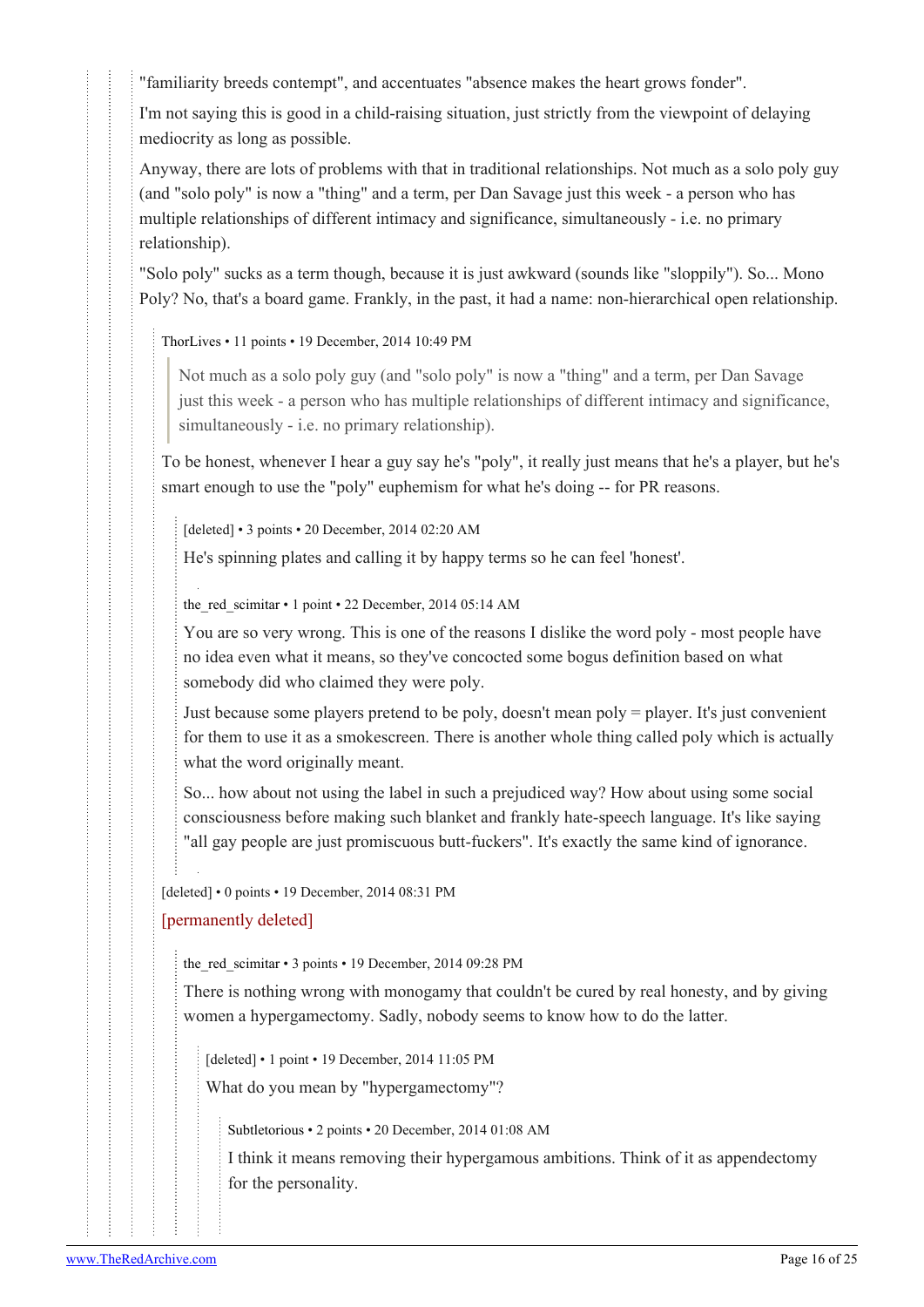[deleted] • 2 points • 20 December, 2014 02:55 AM Jeez that sounds hella difficult. Lol.

[oldredder](https://old.reddit.com/user/oldredder) • 4 points • 20 December, 2014 06:41 AM it's downright [incomprethinkable](http://imgur.com/wCRvInH,KZmLoBE#0)

the red scimitar • 1 point • 22 December, 2014 05:15 AM

Coined satirical word for "surgical removal of one's hypergamy".

vengefully yours • 2 points • 20 December, 2014 12:44 AM

There is a reason for the term "Seven year itch" and it's not eczema.

[vacuu](https://old.reddit.com/user/vacuu) • 5 points • 20 December, 2014 08:11 AM

Great post, and even more than that, it's a great perspective to take and think about.

I recently saw a typical tumblr post getting liked on facebook, posted by a female and upvoted by all her friends. Overall, it pretty was benign and the type of thing you ignore.

But being ever observant however, I was watching who was liking it. 19 women and 1 guy liked it. lol, who is this guy? I browse to his profile and see he studies women, gender, and sexuality at a university. I guess that answers that question.

Anyway, I watch a video on his wall - it looks like typical "girl power" feminist stuff. Being the open minded and unbigoted redpiller that I am, I watch the video and actually thought it was interesting and got good information out of it.

<https://www.youtube.com/watch?v=XjJQBjWYDTs>

Obviously the conclusion of the video is wrong, but lets break it down.

In the beginning of the video we have some socially well-adjusted adults who illustrate the typical feminine behaviors when asked to do certain actions "like a girl". This is followed by prepubescent girls asked to illustrate those same things, but they don't display any of those preconceived feminine behaviors.

This is healthy in my opinion, and shows a real change in girls as they develop. In a society that has a healthy relationship between men and women, the women are able to become more feminine and behave "like a girl" because there are men always around to protect and support them. The reason is because in that more traditional society, women have value. They are worth pursuing by men, and hence they can afford to become more feminine.

At this point in the video however, they introduce a clearly emotionally damaged feminist. Unlike all the other people in the video, she looks unhealthy, like she has all kinds of psychological issues. Her facial expressions show thinly veiled sadness and anger. Her bright lipstick shows a need for attention, which she doesn't know how to get from a man. She is overweight, most likely from overeating due to anxiety.

Her entire point in the video is that women should not be weaker, different than men, or reliant on men. And from her perspective, since no men want her anymore, she is actually forced to get rid of her femininity and become more masculine because she has no one there to take care of her. Because she was fed lies most of her life about how good it was to be a promiscuous strong man-hating female, she ended up with actually no option to be feminine or happy. And now she is feeding those lies to the younger generation. She's bitter that she didn't get to experience attention and love in her life, and to feel better she must believe that it actually can't exist for anyone else. Because of her ego, emotional damage, and social network of people just like her, she keeps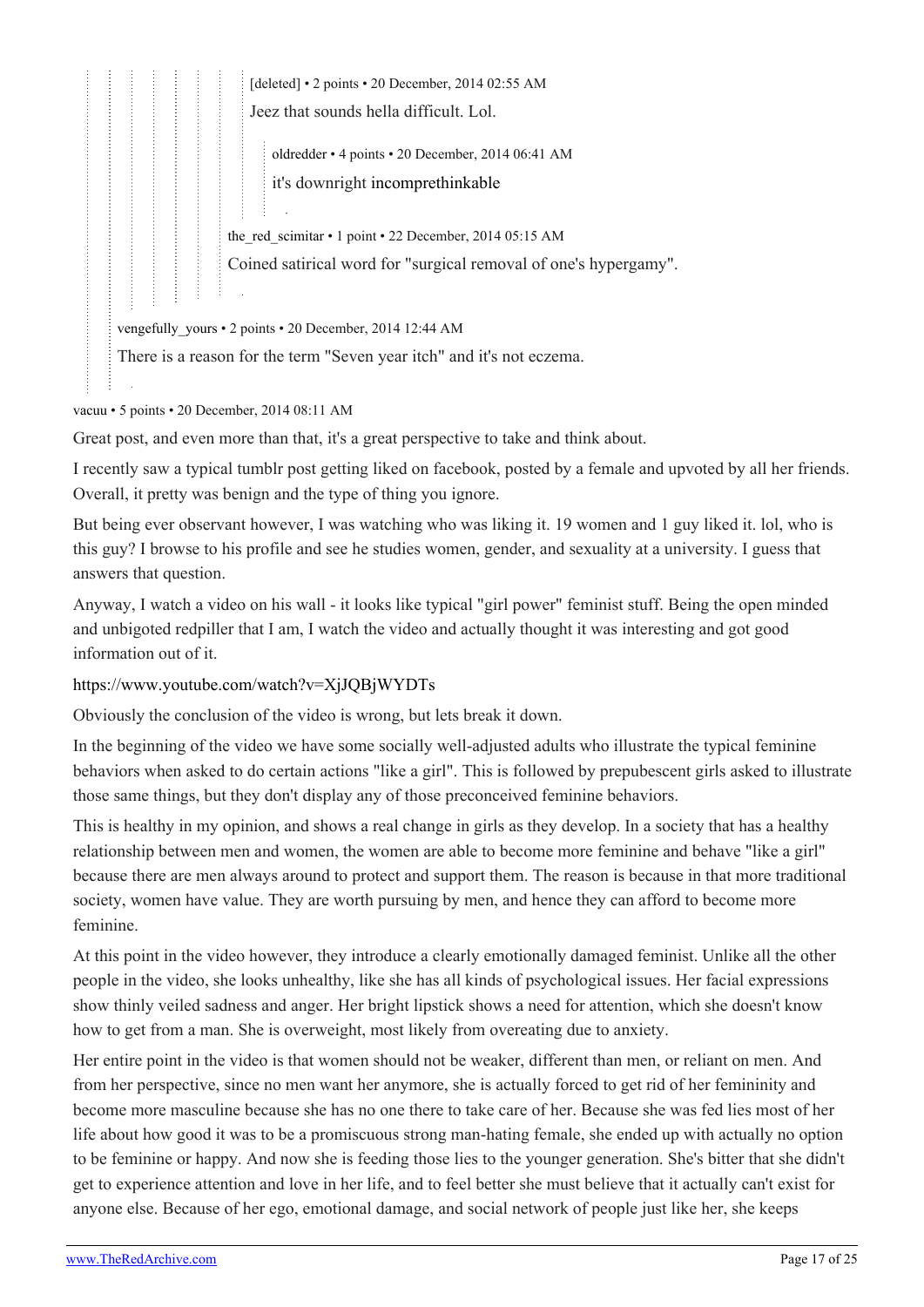pushing forward the ideology.

Tying this back to the OP, there are systemic problems being perpetuated in society. Women are being lied to about their identity and what makes them valuable to men, and how to be loved and happy. In turn, these women grow up used and bitter, and indoctrinate the younger girls to ensure they are just like them. Men are letting themselves be used, and more importantly perpetuating the lie. They aren't rejecting these out of control women, but instead enable them and stay silent. Fathers are to timid to raise their own children to know the truth, many times because they are too scared to accept the truth themselves. If the knowledge transfer from father to son is broken, society will fall apart.

human bean • 1 point • 20 December, 2014 09:30 AM

Suppressing natural female instincts to make them act more masculine.

Yeah, I'm sure that will make girls and women more happy on the long run.

[dj10show](https://old.reddit.com/user/dj10show) • 13 points • 19 December, 2014 06:55 PM\*

I somehow doubt that lack of Red Pill awareness makes women unhappy. They get the best of both worlds with their alpha fucks/beta bucks and can easily pass blame elsewhere.

I'd be pretty stoked to have a wife who was a good mom, a freak in the sheets (may or may not be the same girl), and no accountability for anything that was my fault.

I think that's a bit of a hamster statement for those of us that aren't at that 20% SMV level to get the 80%

[deleted] • 17 points • 19 December, 2014 07:41 PM

I somehow doubt that lack of Red Pill awareness makes women unhappy.

post-wall.

It makes a lot of them unhappy in the long-view. They have it made in their twenties and early thirties, sure.

[deleted] • 3 points • 20 December, 2014 01:07 AM

early thirties

this is diminishing really really fast. Unfortunately for them. I actually sympathize with them. It's like they don't know.

[Hoodwink](https://old.reddit.com/user/Hoodwink) • 6 points • 20 December, 2014 02:54 AM

There is a constant feminist and tabloid chorus in the background telling them they can have it all and that 40 is the new 20 for women.

[deleted] • 1 point • 20 December, 2014 03:31 AM

LOL so true. But there are women who realize that they were hotter at 18 then they are at 24. They see their witchcraft fading.

Though they are still AWALT and will still cheat on you if you lose frame and your SMV falls.

[\\_fappycamper](https://old.reddit.com/user/_fappycamper) • 2 points • 20 December, 2014 02:23 PM

My buddies girlfriend is 32 (he is 26). She is a typical CC rider and you can tell that she is standing with her face pressed against the wall. Needless to say any conversation with her is pure RP gold.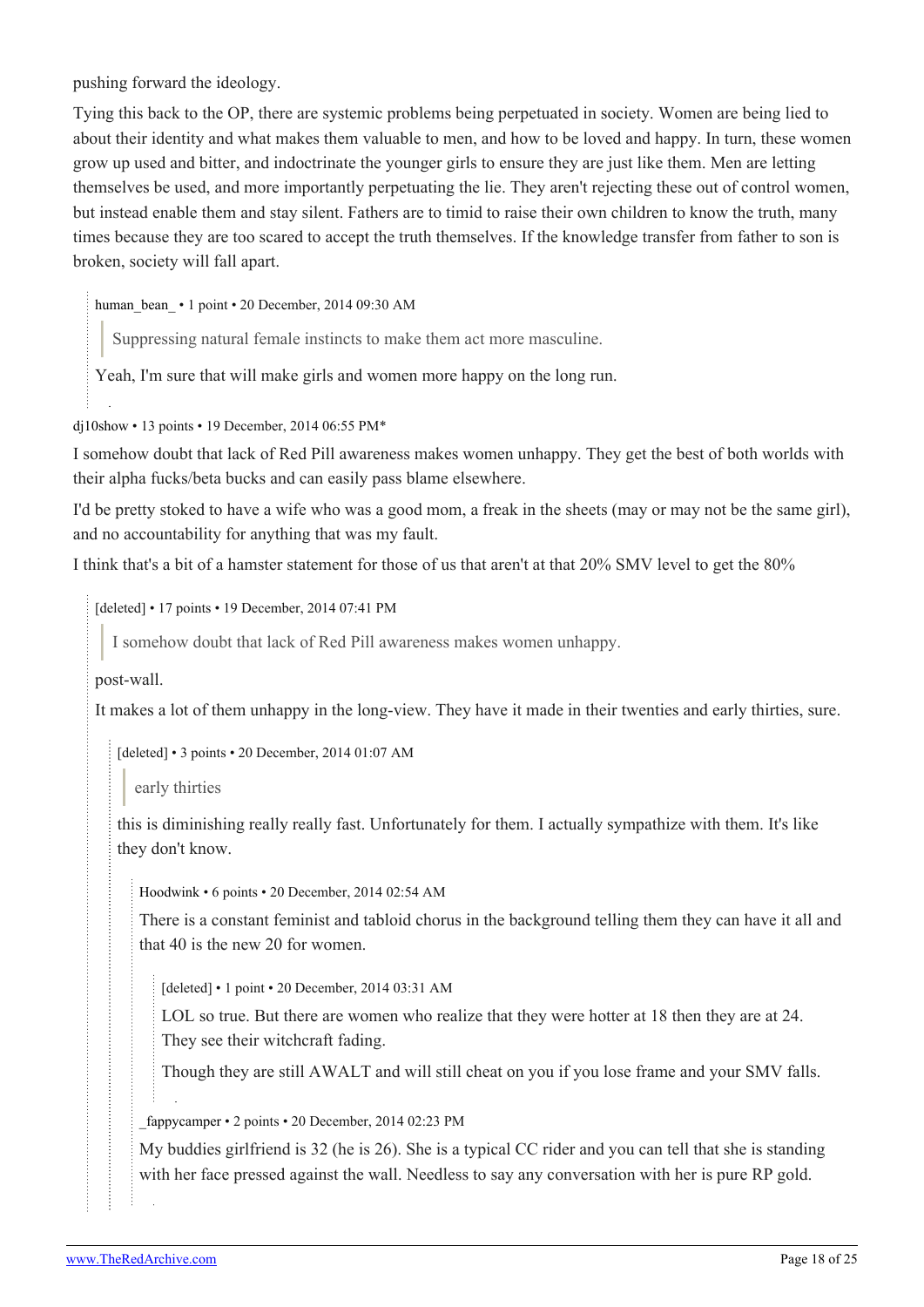[Venicedreaming](https://old.reddit.com/user/Venicedreaming) • 3 points • 20 December, 2014 04:47 AM

Careful there, once you unveil the secrets they may up their feminist game

#### [teeelo](https://old.reddit.com/user/teeelo) • 3 points • 19 December, 2014 08:56 PM

This was a really great post OP, thanks for taking the time to write it up.

#### [FrontTooth](https://old.reddit.com/user/FrontTooth) • 10 points • 19 December, 2014 10:52 PM

I think you overestimate what impact disney movies have, and "society" is a very, very, general term. I won't dive into googling now but research shows that friends are the most influental thing in life for kids and teenagers. And friendcircles are influenced by the current culture of TV, school, and the like so I guess we end up with society anyway, but I prefer to call it modern culture.

Girls in my college, when talking about marriage, say that they don't want to marry young becuase they want to "live" before they do. I translate that as marriage is now seen as a boring thing. Being with one man is boring. And who can blame them? Getting emotionally carouselled by one good looking alpha male one week and then once again hardfucked by another the other week? What kind of girl wouldn't love that? Girlie TV shows like Sex and the City, Girls, Gossip girl, pretty little liars, desperate housewifes etc. Its all about sex, money, and drama. It's narcissism and hedonism to its very core. And they all happen to be good looking, (mostly born or married) rich, and somewhat successfull in their settling. Wether this trend is a consequence of the female nature, or of our modern capitalistic materialistic culture, I don't know. It seems to be the case in every society, so I wager for the earlier alternative. It would explain why human society has repressed female sexual freedom for so long. According to feminist, that is just a story of barbaric-gender oppression rooted in physical attributes of the naturally stronger gender. I'm not convinced.

Its not really a one gender thing, look at boys shows and its all about action, fucking supersexy ladies and being the though guy. Maybe the difference is that modern male-portraits actually achieve stuff rather than bicker and being born rich. You say that women are ignorant, maybe see when it comes to looking over the larger perspective, over the horizon, but they still outdo males in school and are expected to surpass males in income very soon. They are more successfull in handling modern society, a fact that can not be ignored. Male repression in schools and culture could be another, but I am yet to see an example of a case that proves it.

And many women still achieve what they want by either single motherhood, settling down in their 30's with someone who is a lesser alpha or upper beta, they still have the picking since they have vaginas. Or just not having kids at all. For what I know women aren't more unhappy than men.

I'm not so sure that if I would follow hardcore TRP philosophy and be a lonely unmarried male without sons in my 40's that I would be "on top" compared to a woman that has gotten equally laid, married unmarried, divorced or not, and still has kids. She can still rationalize herself to happiness in solitude. "Ive lived a good life, kids!". Chocolate and dramashows will be there for them, while men turn to frustrated humps, in worst case pedophilia.

I guess my conclusion is, women have never been like me, just becuase I fuck bar sluts and dont commit to them doesn't mean I have really achieve anything, and neither does it ensure long term happiness.

[Antibuddy](https://old.reddit.com/user/Antibuddy) • 2 points • 20 December, 2014 06:51 PM

Achwinger, you are easily my favorite poster around here. I want to be you when I grow up. But I'm 30 and it would be super awkward if you're younger than me.

#### [deleted] • 3 points • 20 December, 2014 04:16 AM

Another great theory post. Thanks for sharing; I'll be keeping a copy of this saved somewhere.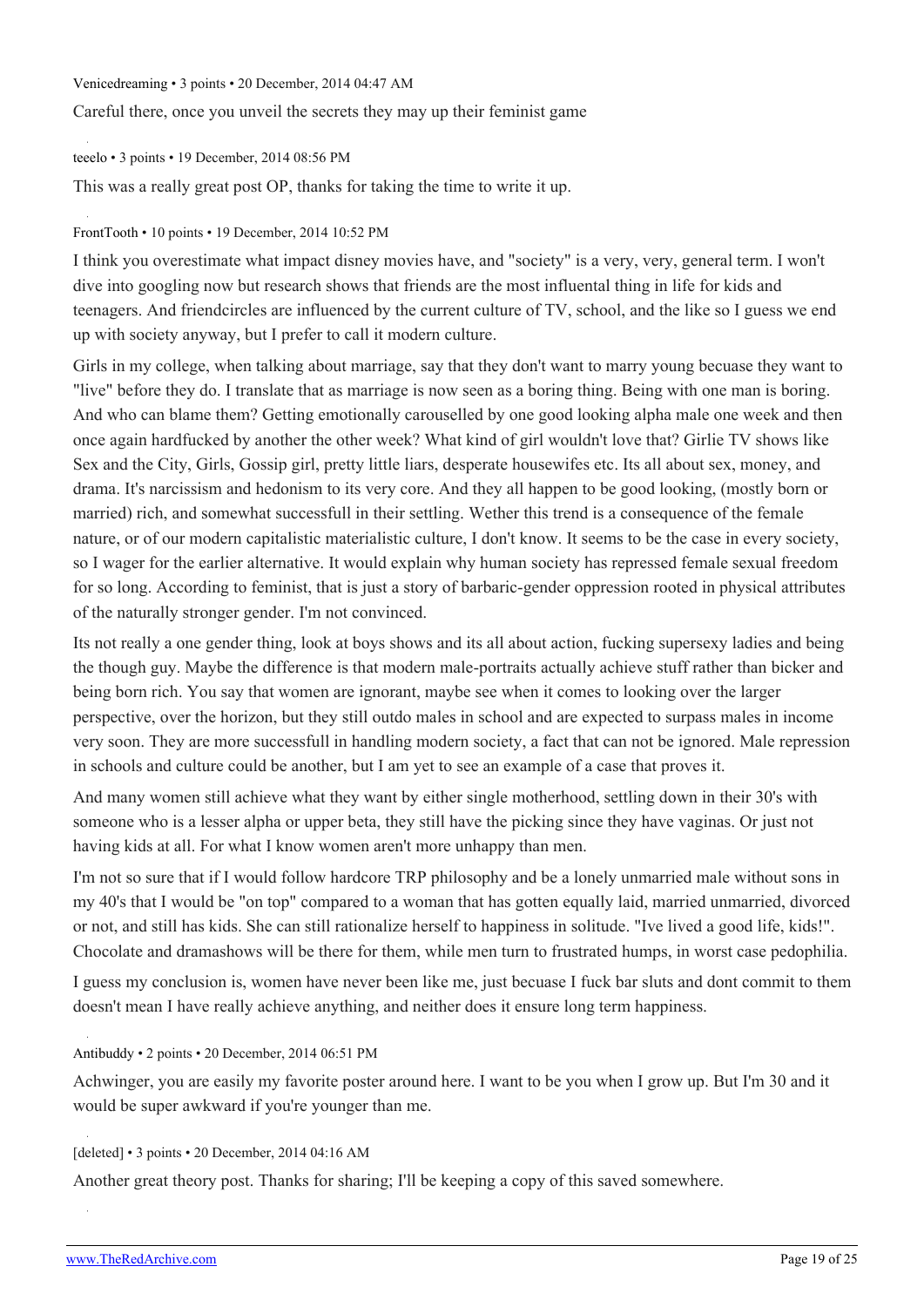[Scw222](https://old.reddit.com/user/Scw222) • 2 points • 20 December, 2014 04:18 AM

This is pretty well written and something a bit different than the average post. Nice job.

[Overkillengine](https://old.reddit.com/user/Overkillengine) • 2 points • 20 December, 2014 08:18 AM

Corollary:

Just because you understand that the societal bullshit indoctrination is fucking her up as bad or worse than you, still does *not* make it your job to be Captain Save A Ho.

[praiseth3sun](https://old.reddit.com/user/praiseth3sun) • 1 point • 20 December, 2014 02:12 PM Very well written and great analysis! Especially that last line

[deleted] • 1 point • 20 December, 2014 08:08 PM

Women get screwed because they grow up believing the same bullshit we do

At least as a man I know what I am attracted to. A fit girl with a pretty face, C tits and not a bitch. If you ask a woman they will say "a nice guy who is sensitive..." ha next joke. Either most women don't know what they are attracted to or their liars

[Sasha\\_](https://old.reddit.com/user/Sasha_) • 1 point • 22 December, 2014 07:00 PM Very good.

A woman marries the man of her dreams. After a while she sees faults, maybe he suffers a career set-back. "This can't be right," she thinks, "men are privileged - I've been told so all my life." But if he fairs somehow, then he can't be a rear 'man', and if he's not a real man, and he's certainly not a woman, then he's not really 'human'...

And in a flash she falls out of 'love' with this sub-human succubus he tricked his way into her bed, and begins to reject this animal-imposter.

[87GNX](https://old.reddit.com/user/87GNX) • 1 point • 24 December, 2014 03:47 PM

Annnnd you've just described why Christian girls are sluts.

[asd1100](https://old.reddit.com/user/asd1100) • -1 points • 20 December, 2014 06:51 AM **[recovered]**

THis is so much woman bait "I can't even".... - seriously mods, I get the need to be more accessible to man pussies, but are we fishing for women now too?

Women stop thinking like men from the moment we stop acting like human beings around them and start behaving like subservient hairless chimps.(as early as 3 or 4 - not kidding, our self-esteem culture is creating monsters that know nothing of emotional boundaries)

Their self-awareness is limited structurally, unless a woman undergoes a trauma repressing her impulses(emotional reactions) interlap in every action she undertakes, she is not as rational(the functional definition of rationality applied to men) as you and me: between intent and action there is no direct causality(pussy men do it to, so no misoginity there). Intent is more orientative than imperative, the vague: "I want to eat healthy" is much prefered to "I will only eat oats for breakfast".(those who know about frame control in relationships know why that is: vagueness breads exceptionalism)

It's not that she thinks you are calling her stupid/unhappy, she thinks you think she won't have it(=doesn't deserve it). Because that is how a woman's mind works. THey call us entitled, but in their solipsistic bubble they deserve all the good things they get romantically(this aplies to other people as well: that asshole isn't loved because of tricks, but because he deserves love) and all the bad things are other peoples/circumstantial(or like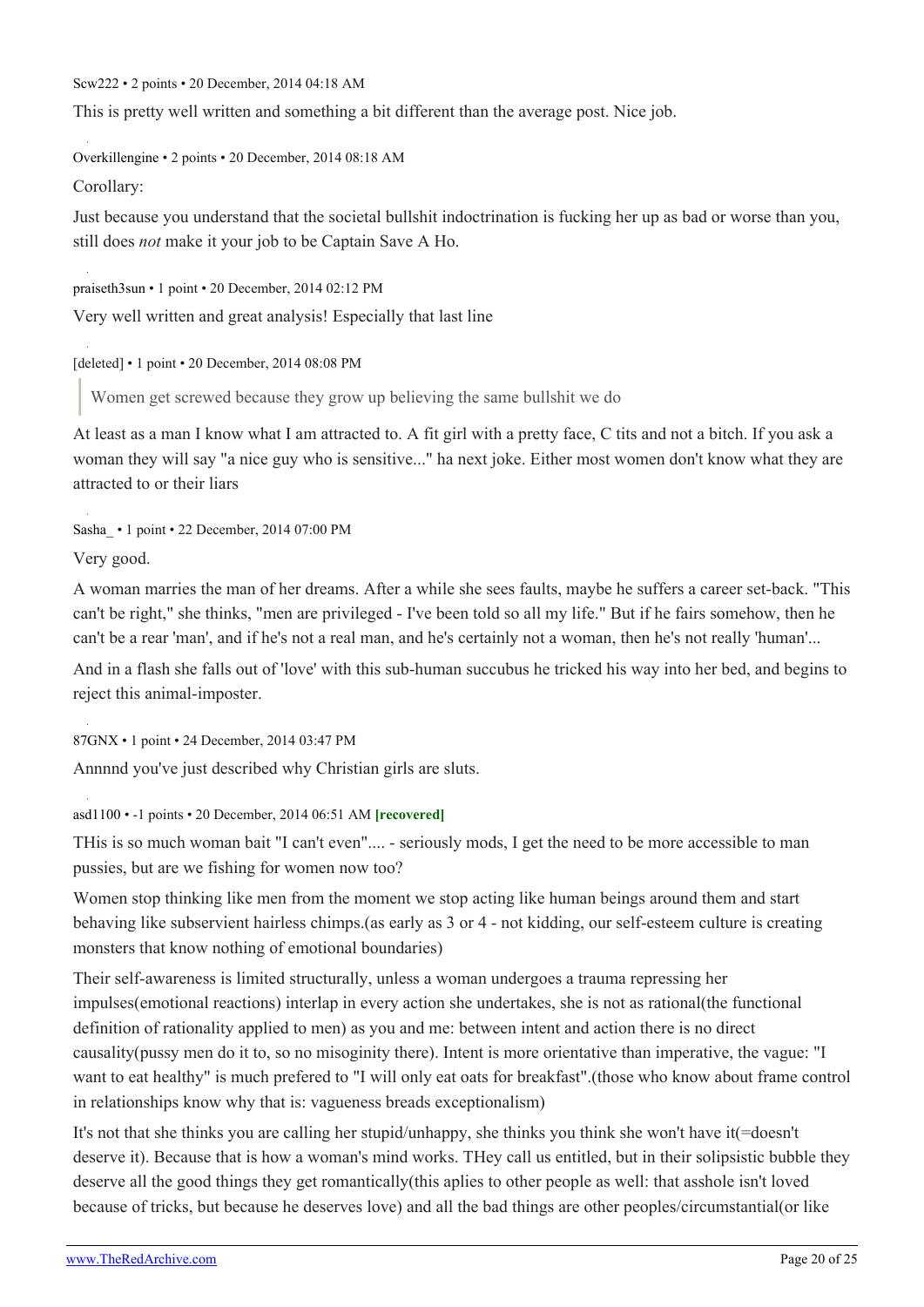you are doing: because of culture). That is why critiques to a woman's sexual strategy takes away from her as a person, it is a insult, it's like commenting on a man's manliness, valor or courage, it cracks at a fundamental level your ego.

[Antibuddy](https://old.reddit.com/user/Antibuddy) • 1 point • 20 December, 2014 07:07 PM

First of all, at 3 or 4, boys either HATE girls or are completely indifferent to them. This continues for years. Second of all, you have too many fucking parenthesis. For the love of God.

[Gilda87](https://old.reddit.com/user/Gilda87) • -4 points • 20 December, 2014 02:47 AM

So the next time you're fucking some desperate 28-year-old you just picked up from a bar that you have no intention of ever committing to, remember to smile a little bit inside, because that used-up slut used to be just like you. Now look where you are, and look where she is. You're on top now. (Unless you like her on top.)

Double standard alert. Sex is important, but if a woman has too much sex, she is a used up slut.

[deleted] • 3 points • 20 December, 2014 07:15 AM

Not really a double standard since having sex for men is considered a skill due to it being a lot harder for a man to have sex than a woman. Women just practically have sex thrown at them, even if they are average Looking. Shaming someone for not having any self control and indulging in something that is commonly available to them makes perfect sense.

[human\\_bean\\_](https://old.reddit.com/user/human_bean_) • 1 point • 20 December, 2014 09:32 AM

I don't know if my lack of capability for schadenfreude and general pettiness is a strength or a weakness.

[Antibuddy](https://old.reddit.com/user/Antibuddy) • 0 points • 20 December, 2014 07:11 PM

I don't know why people think double standard is a dirty word. Yes, it's a double standard. There's a standard for women and quite separate standard for men even pertaining to the same thing, in this case sex.

[deleted] • -1 points • 20 December, 2014 02:21 AM

## [permanently deleted]

[favourthebold](https://old.reddit.com/user/favourthebold) • 1 point • 20 December, 2014 05:59 AM

Yeah man. Things are as they are. Don't deal with any girls in the short term. Get in shape.

the red scimitarcomment score below threshold • -6 points • 19 December, 2014 08:00 PM

This entirely misses the mark. In fact, I can't tell from what OP wrote that he has really read much in RP, and certainly doesn't seem to have experienced almost anything as a test of it. That could all be wrong, but if it is, then OP hasn't understood what he read.

The whole gender role programming that one gets growing up seems to be something OP has forgotten. And THAT is ... oh... pretty much everything that isn't strictly biological.

And speaking of - just like men? Women start out just like men? Not at all. Not from the moment sperm fertilizes egg is a female "just like" any male.

There are biological and genetic differences all the way. And those drive much behavior, and what it doesn't drive, social programming provides.

Even the whole relationship drama spelled out misses the entire point: hypergamy, shit tests, SMV, and the like. This is why it seems he's basically read nothing as far as actual theory goes, and has just read random posts.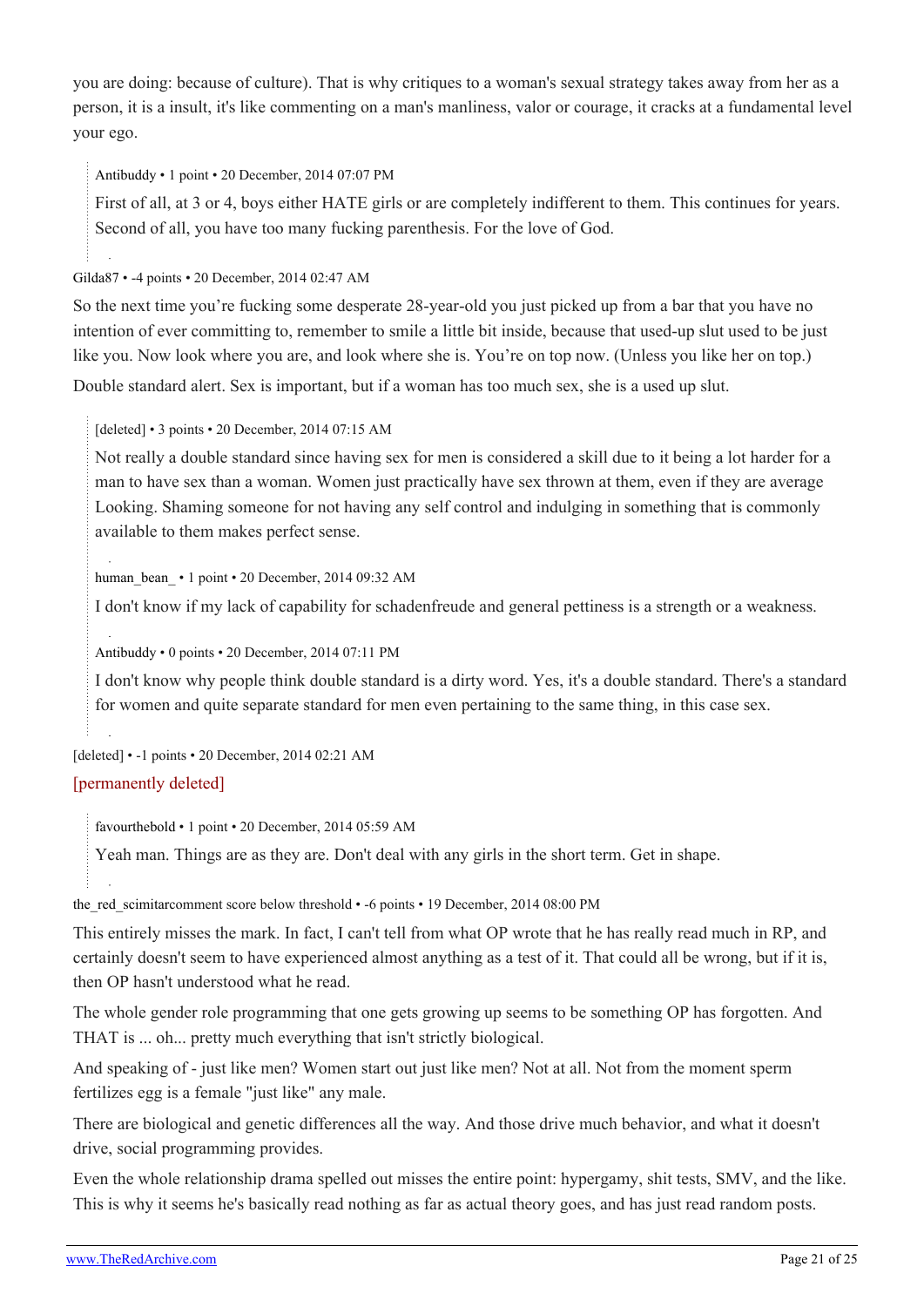OP: Read... oh... best of Rational Male. Listen to about 20 hours of the Black Phillip Show. And if you did before, this time, actually pay attention to the stuff you tossed out as unimportant, because apparently that was actually the RP material.

### [Archwinger](https://old.reddit.com/user/Archwinger)[\[S\]](https://theredarchive.com/r/TheRedPill/comments/2pt3j7/women_used_to_be_just_like_you/) • 12 points • 19 December, 2014 08:30 PM

You're buying a little too much into the everything-is-this-way-due-to-biology school of thought. Being born female does make a woman physically and mentally different than a man, but the X chromosome doesn't actually affect what she thinks is and isn't reality. That's not biological, any more than being born male biologically forces you to ascribe to conventional (e.g., blue pill) or red pill beliefs.

My contention is that women actually experience the same social programming that we do. They respond to it somewhat differently, of course, because they fill an entirely different role both in the false reality we're taught and the actual reality that exists. But they start out in the same non-aware place that we do. They end up in an entirely different place.

And without awareness of how the world actually works, most of them aren't happy.

the red scimitarcomment score below threshold • -7 points • 19 December, 2014 09:24 PM

No, you're reading into what I wrote. I also mentioned social programming, and did not give either a vote of supremacy. So, since your premise is wrong, your reply isn't very cogent.

There is so much that is just factually wrong in your comment, I don't know where to begin. How about genetics? The "X" chromosome isn't a gene, and it "affects" nothing. The genes, however, do, and they absolutely do affect how thinking gets done. Unless you have some genetics breakthrough that proves wrong many studies of such things, all of which you can do your own search for, then ... no, absolutely incorrect. Mental illness is very much subject to gene expression, for example, but that's a tiny one.

Next: Women experience the same social programming. Wrong, and, frankly, very obviously wrong. First off, there's identification. People experience the same stimulus in different ways. And some of that is gender based. But also, people have been told they are "a girl" or "a boy", and one has role models that may be influenced by this. Girls will tend to mimic girls more than they mimic boys. They take cues from what other girls are doing and saying, just as boys do with other boys. Obviously there are exceptions, but as with all RP, we are talking about, usually, the heteronormative state.

If you mean the environment presents the same things - no, again. Sure, if boys and girls are in the same room, watching the same show, the SHOW is the same. But their experience of the show is not the same - not at all, and not for any of them as compared to any other of them in the same room at the same time. Anybody who's heard multiple people tell what happened at a crime that they witnessed knows that people experience sometimes dramatically different things from the same actual occurrence.

They don't even "start out in the same non-aware place". The genetics ensures that they don't, except on a simplistic, ignore-most-of-the-facts sort of over generalization, as in "well, they start as one cell, then divide into two". Sure, that happens. It says nothing about the individual. You might as well describe personalities based on the bumps on one's head, as the old-timey phrenologists used to do. Absolute nonfactual bullshit.

## [Archwinger\[](https://old.reddit.com/user/Archwinger)[S](https://theredarchive.com/r/TheRedPill/comments/2pt3j7/women_used_to_be_just_like_you/)] • 2 points • 19 December, 2014 09:34 PM

This is borderline philosophy. People with brown eyes and people with blue eyes might see the color green differently. Maybe blue-eyed people see green as red and red as green, but they grow up their entire lives calling red green and associating everything we associate with green with red instead.

But red is a much warmer color. It hits the eyes with different wavelengths of reflected light. Some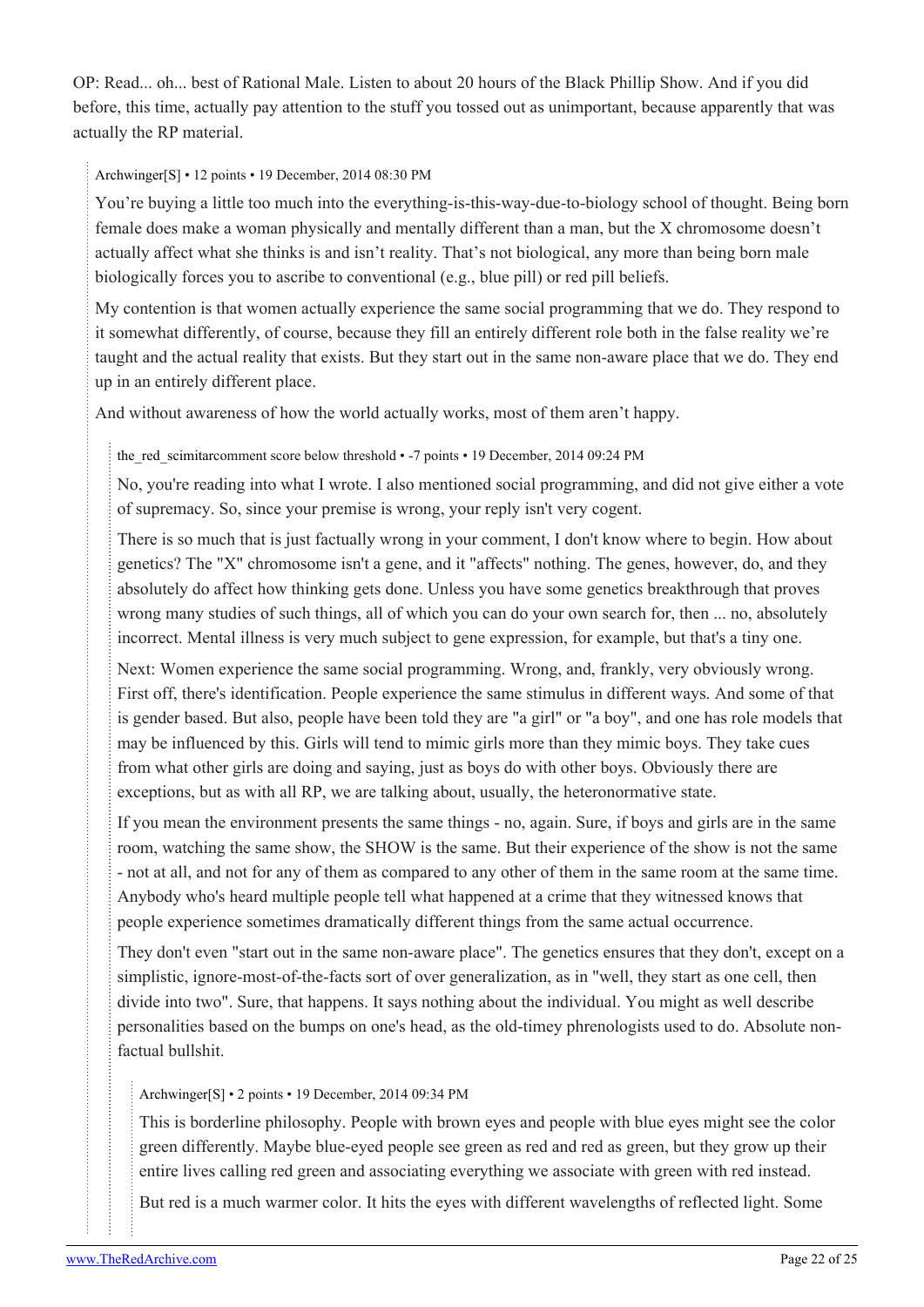things about red and how it affects you may be immutable. Even though blue-eyed people were exposed to the same color, maybe it's perceived differently, and that's why everybody doesn't have the same favorite color, right?

[the\\_red\\_scimitar](https://old.reddit.com/user/the_red_scimitar) • -3 points • 19 December, 2014 10:12 PM

Sigh. First off: restatement of very old debate about perception and reality.

Secondly, it appears, once again, that you have spun far off of any recognizable topic. I'll comment if and when there is anything relevant. That is all.

[Archwinger](https://old.reddit.com/user/Archwinger)[\[S\]](https://theredarchive.com/r/TheRedPill/comments/2pt3j7/women_used_to_be_just_like_you/) • 6 points • 19 December, 2014 10:40 PM

Yeah. We're just not on the same wavelength today. I appreciate the alternate perspective to think about.

[deleted] • 1 point • 20 December, 2014 12:38 PM

Sigh.

No need to be condescending, *especially* to a highly regarded, endorsed contributor. Disagreement is fine, condescension is not.

the red scimitar • 0 points • 22 December, 2014 05:17 AM

Hey! We also have our version of suck-up SJW. Just repositioned into an RP framework. People, meet your new Keeper Of Propriety for TRP, [u/sway\\_usa](https://theredarchive.com/u/sway_usa).

## [Antibuddy](https://old.reddit.com/user/Antibuddy) • 1 point • 20 December, 2014 07:19 PM

Half of this post is you saying "You are wrong" and the other half is complete garbage. Your distinction of chromosomes and genes is an exercise in semantic nit-picking like that seen in a high school debate. What flies over your head is that the social programming [/u/Archwinger](https://theredarchive.com/u/Archwinger) talks about pertains to how they deal with the opposite sex specifically, not the sum total of social programming each gender receives.

And then you write fagshit like "sigh" down below. Get the fuck outta here man. That's low-level crowd manipulation that's not going to work on people who actually know what's up. If you're so smart, then write a post better than this.

the red scimitar • 1 point • 22 December, 2014 05:21 AM

Since you think you know my mind, I'll just say that you are... wrong. Maybe ask what I think before you comment on things I did not say. I never said anything about the scope of the social programming, but you read that in. So fine - you are sensitive to that issue.

And I don't think anybody in TRP can really credit the use of "fagshit" in what you pretended was an intelligent reply, earlier.

So since you are an expert in high school debate (as opposed to actual debate), I'm afraid you got an F for the obvious failure of logic and substituting ad hominem attack for... well, anything at all.

Okay, done failing your fail. Please reply with appropriately apoplectic and content-empty invective.

[newlifeasredpill](https://old.reddit.com/user/newlifeasredpill) • 7 points • 19 December, 2014 08:26 PM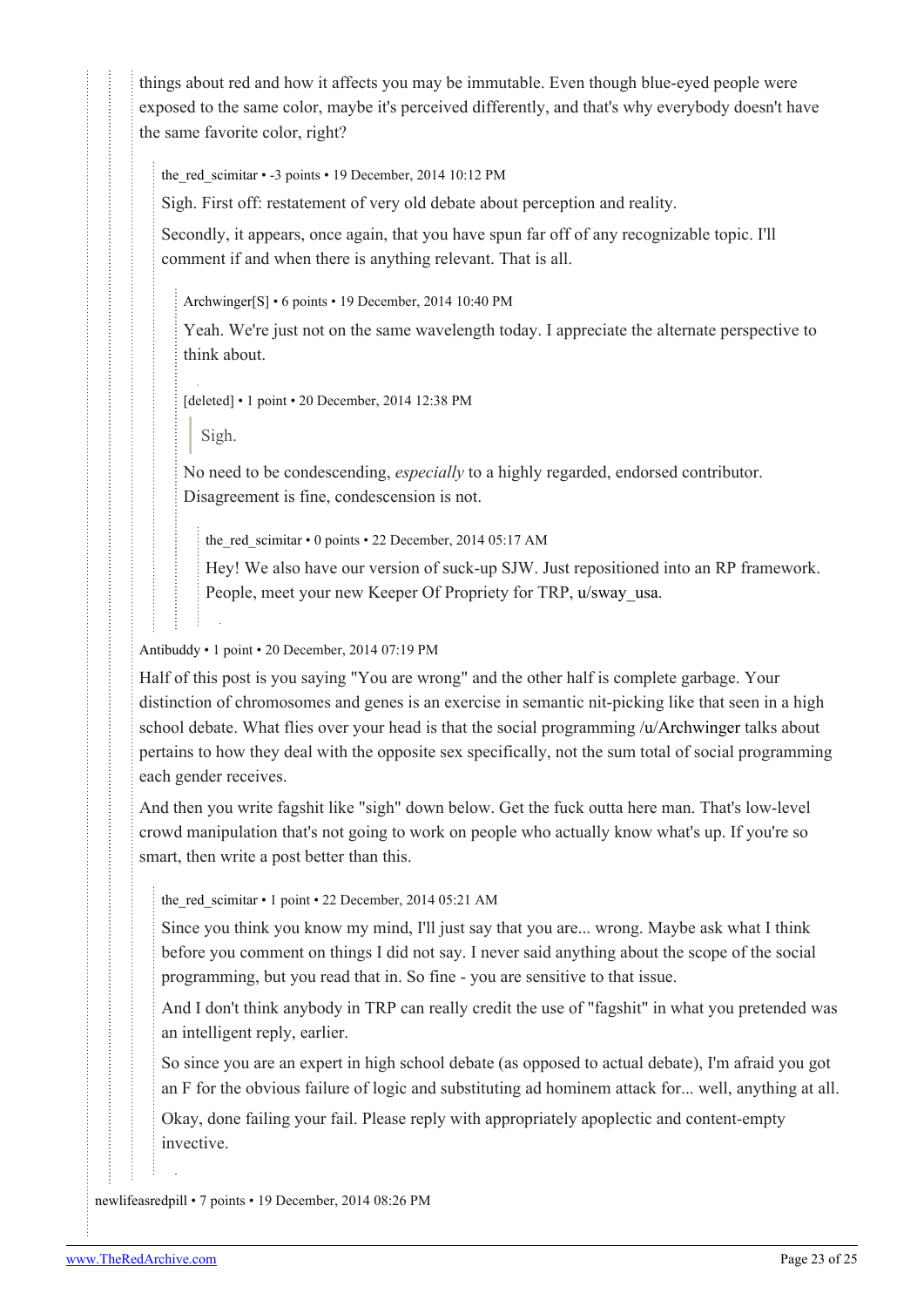"Cant tell from what OP wrote that he has really read much in RP"

Dude...archwinger has FORGOTTEN more RP then you will ever know.

[Archwinger\[](https://old.reddit.com/user/Archwinger)[S\]](https://theredarchive.com/r/TheRedPill/comments/2pt3j7/women_used_to_be_just_like_you/) • 1 point • 19 December, 2014 08:29 PM

I don't need a white knight. You're pretty cute, though. Not really my type.

[teeelo](https://old.reddit.com/user/teeelo) • 2 points • 19 December, 2014 09:14 PM

Shhhh didn't you hear that guy? You don't get it! Go back to the matrix Beta bux!

[the\\_red\\_scimitar](https://old.reddit.com/user/the_red_scimitar) • 1 point • 19 December, 2014 09:15 PM

Thanks, fan of Archwinger. I stand by my statement. Forgetting stuff = not knowing it. So... thanks for the support?

[newlifeasredpill](https://old.reddit.com/user/newlifeasredpill) • -1 points • 19 December, 2014 09:33 PM

No. You rarely write anything worth supporting. You write bitter rambling dissents that bragsplain your "non monogamous" lifestyle. You just aim to be disagreeable whether the thoughts make sense or not.

[the\\_red\\_scimitar](https://old.reddit.com/user/the_red_scimitar) • 0 points • 19 December, 2014 10:13 PM

Lol. Nothing bitter or dissenty in your post.

And obviously, as a disagreeable person that you are, you only see disagreement. If you read much of my posts, you know there is a lot of other stuff. But you'll see what you want to, and I can't stop your from you fantasy existence as a Archwinger disciple. So carry on - whatevs.

[deleted] • -1 points • 20 December, 2014 09:52 AM

## [permanently deleted]

[MagicGainbow](https://old.reddit.com/user/MagicGainbow) • 1 point • 20 December, 2014 01:07 PM

Says the guy wasting his life away on WoW, I consider that sad, does that make me right? it's all perspective.

[Viiro](https://old.reddit.com/user/Viiro)comment score below threshold • -5 points • 20 December, 2014 01:17 PM

Awh that's a funny way to make a point. Are you a child :)?

[Viiro](https://old.reddit.com/user/Viiro)comment score below threshold • -5 points • 20 December, 2014 01:19 PM

Actually don't bother. On second thought; I have no intrest in talking to anyone from this subreddit. You literally disgust me. Have fun with all this, i'm sure it works out great!

[Antibuddy](https://old.reddit.com/user/Antibuddy) • 2 points • 20 December, 2014 06:59 PM

So you came here looking to express your dissatisfaction with our membership, and you open with the insult that we are basically embarrassing ourselves.

Then someone tells you that you aren't anybody to make that claim, because you belong to a group of people that no one takes seriously anyway, that people would also say embarrass themselves on the regular.

Then you say you don't wanna talk. Despite being the one to start the conversation.

You're a fucking idiot dude.